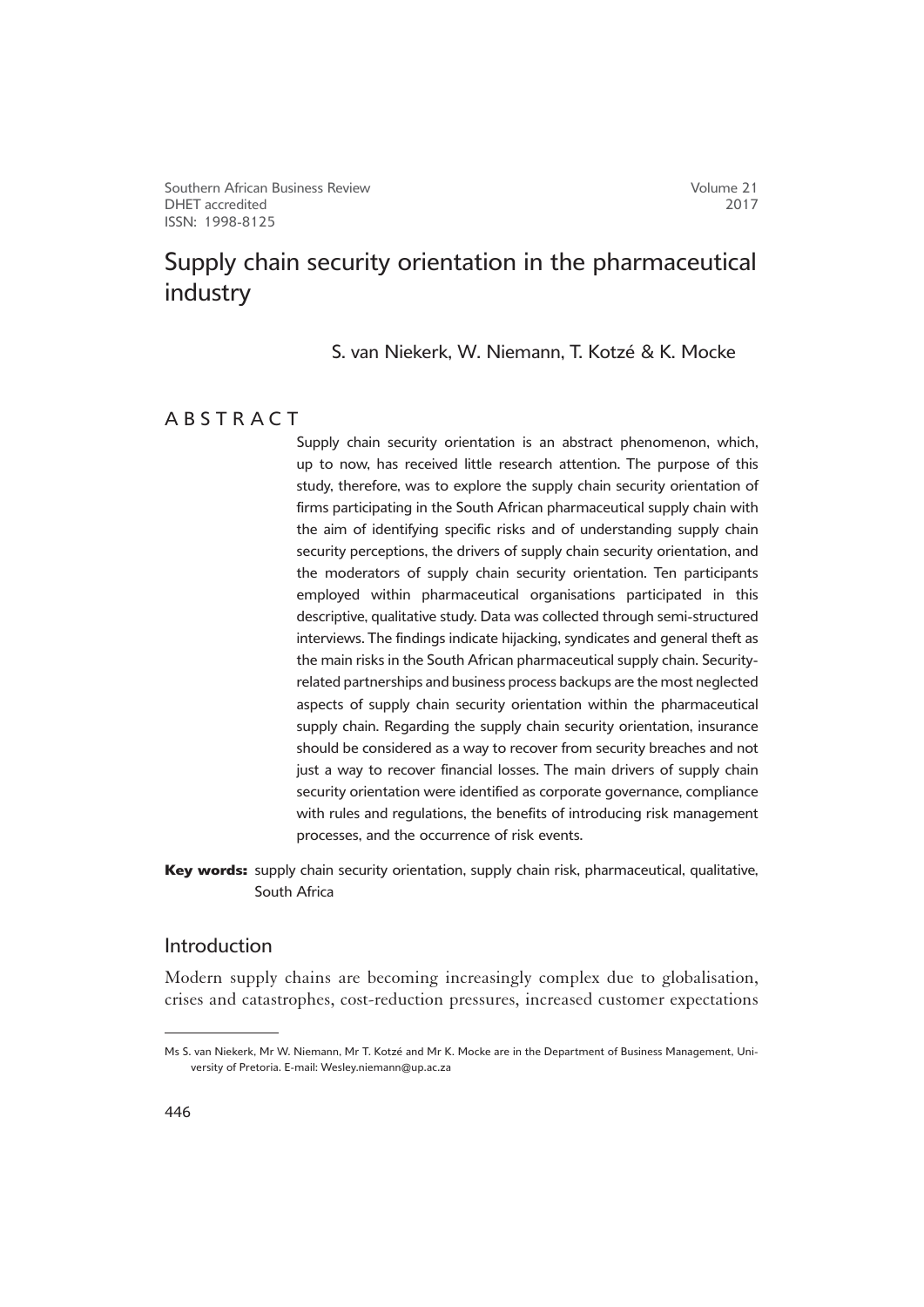and environmental volatility, all of which contribute to supply chain risk exposure (Breuer, Siestrup, Haasis & Wildebrand 2013: 332; Cantor, Blackhurst, Pan & Crum 2014: 202; Chen, Sohal & Prajogo 2013: 2186; Hoffmann, Schiele & Krabbendam 2013: 199). Initiatives such as outsourcing, supplier-base reduction, buffer reduction, just-in-time and inter-firm collaboration all result in lean supply chains, which, in turn, contribute to their fragility (Elleuch, Hachicha & Chabchoub 2014: 643; Ghadge, Dani, Chester & Kalawsky 2013: 523; Kern, Moser, Hartmann & Moder 2012: 61). The just-in-time philosophy operates well in normal circumstances; however, in abnormal circumstances, there is little room for error due to tight optimisation and lean design (Snyder, Atan, Peng, Rong, Schmitt & Sinsoysal 2016: 2). Additionally, efficiency and cost-cutting programmes enforce the reduction of redundancies and stock, thus creating aggravated risk situations (Guertler & Spinler 2015: 224). Trends such as these are adopted as a means of generating more efficient supply chains; however, they merely expand the number of vulnerability points. As a consequence, supply chains are more vulnerable and prone to disruption (Ekwall & Rolandsson 2013: 14; Kurniawan, Zailani, Iranmanesh, & Rajagopal 2017: 2).

2The pharmaceutical supply chain is characterised by complexities. This is due to the intricacies of the interactions within the health-care industry between the various role players such as health-care providers, governing bodies and manufacturing firms. Therefore, more attention should be paid to the key disruptions and vulnerabilities that could occur within the pharmaceutical supply chain (Narayana, Pati & Vrat 2014: 19). The pharmaceutical industry is progressively entering new markets in order to develop new business opportunities and reduce costs through diversification of the manufacturing supply chain. As the complexity of the supply chain increases, so does the potential risk for the pharmaceutical supply chain. Such risk includes natural disasters, infrastructure failure, labour unrest, counterfeiting, political instability, supplier insolvency and procedural failures (Brooks 2014; Hintlian, Kelly, Ernst & Young 2014: 18).

3Pharmaceutical firms are constantly faced with numerous security challenges such as counterfeits, theft, illegal diversion, and adulteration, all of which increase patientsafety risk (Johnson 2011). Previous reports indicate that 10% of all pharmaceutical products in the global supply chain are counterfeit, with estimates increasing to as much as 70% in developing countries (Chaudhry & Stumpf 2013: 190). In addition, when stolen medication (which was not stored, refrigerated or distributed correctly so as to maintain the quality of the product) is reintroduced into the supply chain, consumers may unknowingly receive tainted or ineffective drugs which can lead to severe health consequences and, sometimes, even death (Elrod 2012: 83).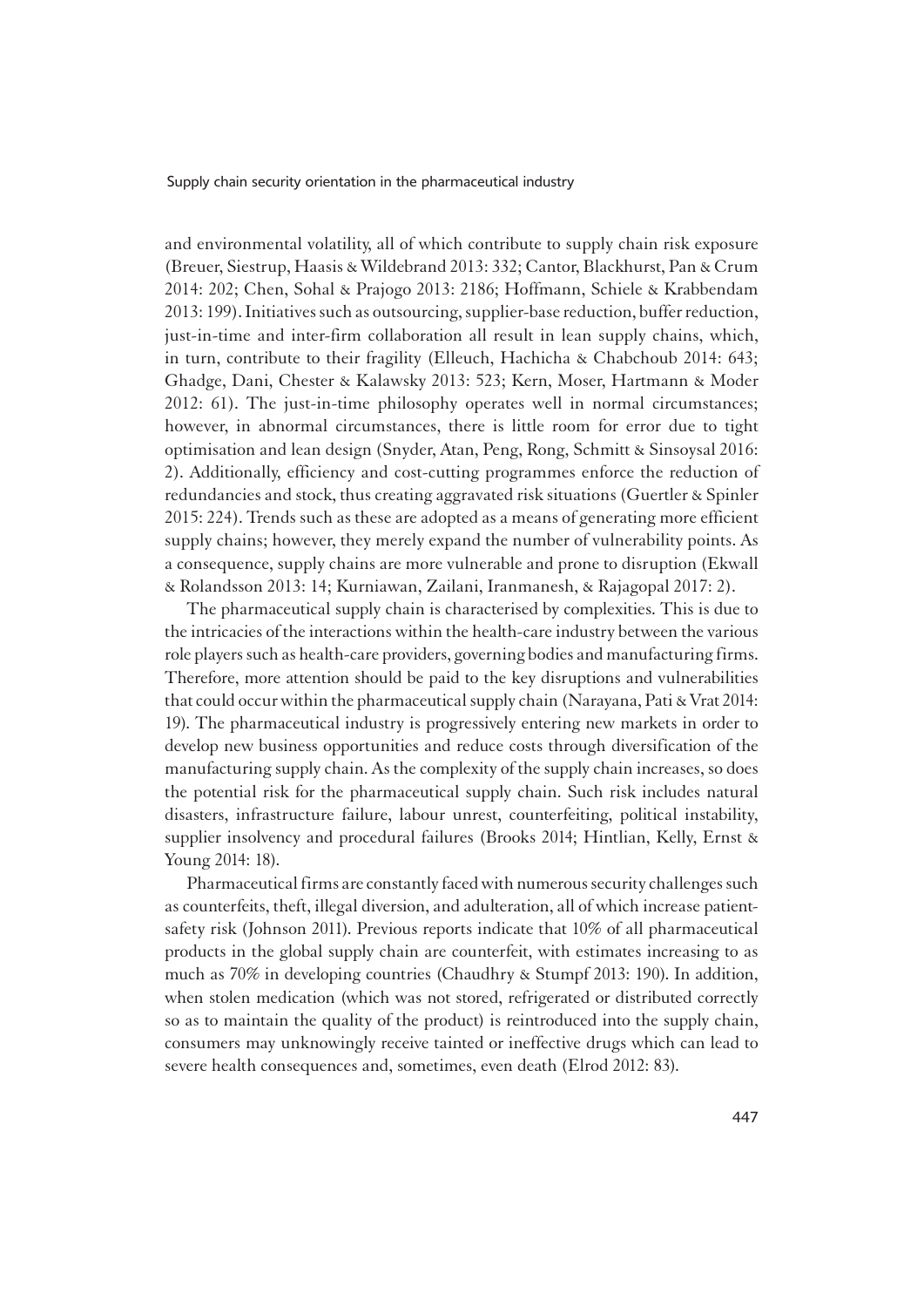Disruptions and related risks in the supply chain result in: devalued stock prices; decreased revenue; decreased brand equity and customer dissatisfaction; an increased number of regulatory inspections; financial penalties; a surge in shareholder apprehension; and compromised patient safety (Hintlian et al. 2014: 18; Voss & Williams 2013: 320). Given the high level of interconnectedness of supply chain members, any malfunction experienced by one member could cripple the entire supply chain (Li 2014: 283). Therefore, immediate corrective action is needed to reduce all negative effects as highlighted. In order to facilitate implementation of these corrective measures, the firm will need to be aware of, and oriented to, supply chain risk management and security (Hishamuddin, Sarker & Essam 2013: 552).

This study explored the supply chain security orientation of pharmaceutical firms in South Africa. Supply chain security orientation is defined as

a firm's organisation-wide propensity to partner, plan, adapt, collaborate and communicate, with both internal and external trading partners and governmental entities, to ensure the dual goals of: strategically preventing and responding to potential security breaches that threaten supply chain assets; and minimising risks that threaten the performance and/or continuity of supply chain operations (Autry & Bobbitt 2008: 46)*.*

1To date, there have been various studies conducted on supply chain risk management and supply chain security management. Agigi, Niemann and Kotzé (2016: 1–15), Cantor et al. (2014: 202–223), Elahi (2013: 117–131), Enyinda, Gebremikael and Ogbuehi (2014: 13–27), Hoffmann et al. (2013: 199–211), Kern et al. (2012: 60–82), Lavastre, Gunasekaran and Spalanzani (2012: 828–838), Lavastre, Gunasekaran and Spalanzani (2014: 3381–3403), Li (2014: 283–303), Meixell and Norbis (2012: 711–732), Ouabouch and Paché (2014: 329–340), Vitteková (2013: 153–158), Williams, Lueg, Taylor and Cook (2009: 595–618), and Yang and Wei (2013: 74–85) have all researched various aspects of supply chain risk and security management. Research that is specifically focused on a supply chain security orientation, which is conceptualised as a component of supply chain risk management, is scarce. Studies include the conceptual development and framework of a supply chain security orientation and the impact of a supply chain security orientation on port performance (Autry & Bobbitt 2008: 42–64; Park 2013: 1–280). Other studies have compared the supply chain security approach of food distributors internationally and domestically (Whipple, Voss & Closs 2009: 575), and have investigated the measurement and validation of supply chain security culture based on a comprehensive literature analysis (Williams, Ponder & Autry 2009: 244). Based on an investigation of the field of supply chain security, Williams, Lueg and LeMay (2008: 254) have suggested that more empirical research is required in the field, as most studies have consisted mainly of conceptual studies or have been based on secondary data.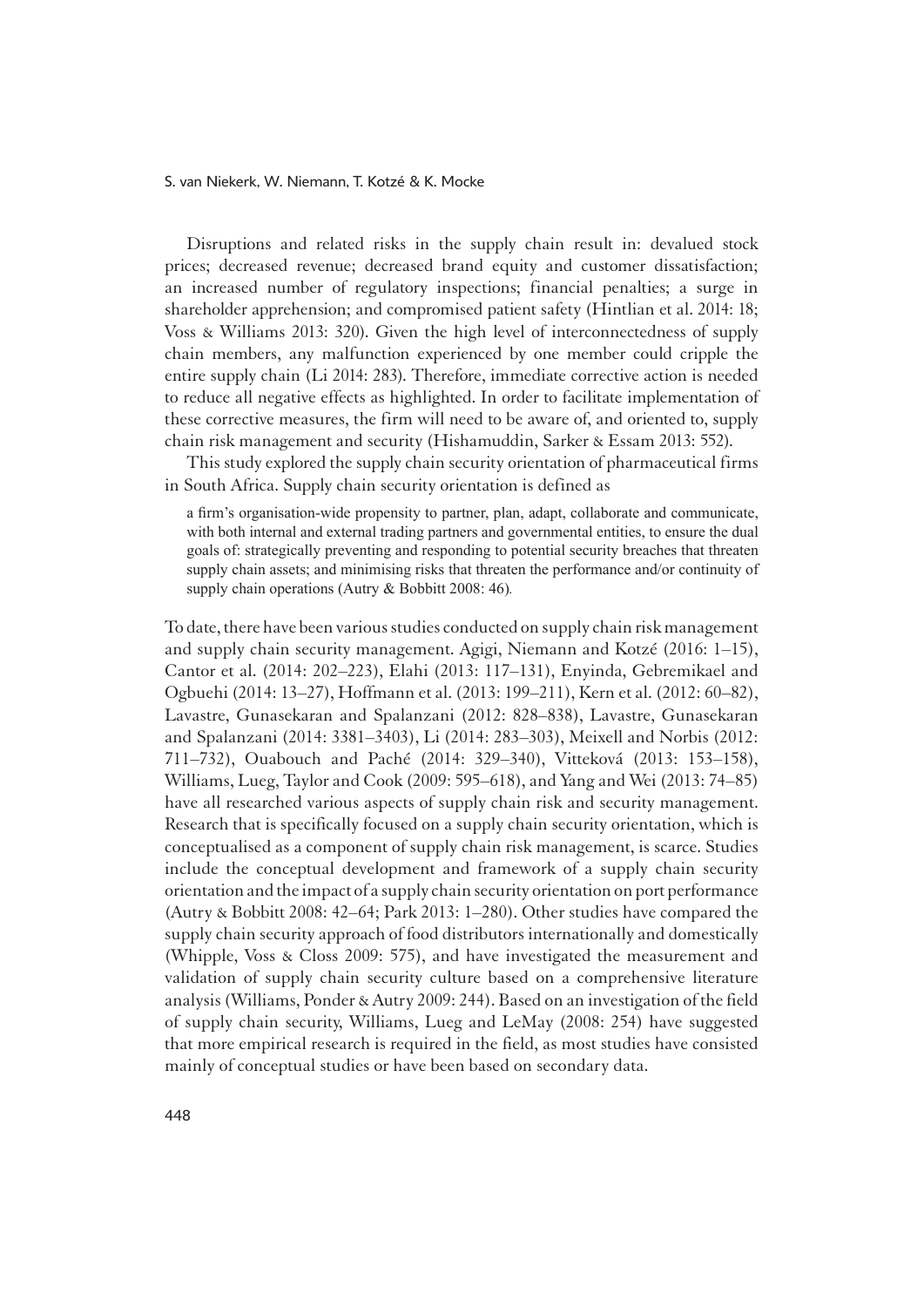The purpose of this study was to explore the supply chain security orientation of South African pharmaceutical companies using the framework developed by Autry and Bobbitt (2008: 42–64). Further investigation has also been suggested by Autry and Bobbitt (2008: 60) for the verification of the themes and trends identified in their study. Additionally, the specific supply chain risks were identified together with the drivers, hindrances and moderators for the implementation of supply chain security in South African pharmaceutical supply chains. Specific focus was placed on investigating the level of security awareness on the part of, and the implementation of approaches to mitigate any security breaches and risks experienced by, South Africanbased manufacturing, distribution and wholesale pharmaceutical organisations headquartered in Gauteng.

The study was guided by the following research questions:

- What are the specific supply chain risks within pharmaceutical organisations?
- What is the supply chain security orientation of South African pharmaceutical organisations?
- What are the internal and external drivers in respect of the implementation of supply chain security?
- What are the moderators of supply chain security orientation in pharmaceutical supply chains?

This research contributes to the industry by addressing the level of supply chain security awareness and understanding within pharmaceutical organisations. The findings suggest that cybersecurity, creating dual responsibility, disposing of expired medicine, and the use of favourable insurance policies are all factors to consider when assessing the security of a pharmaceutical supply chain. The identification of specific supply chain risks in the South African context and the drivers of supply chain security implementation extend the knowledge base of supply chain management literature. From this, it appears that theft, hijacking and syndicates are the most significant security issues. Ensuring low employee turnover, high employee awareness of security practices, and managerial support will facilitate a heightened supply chain security orientation. Financial factors are seen as the most significant inhibitor in securing the pharmaceutical supply chain; hence sensitising managers to the significant cost implications of ensuring adequate supply chain security.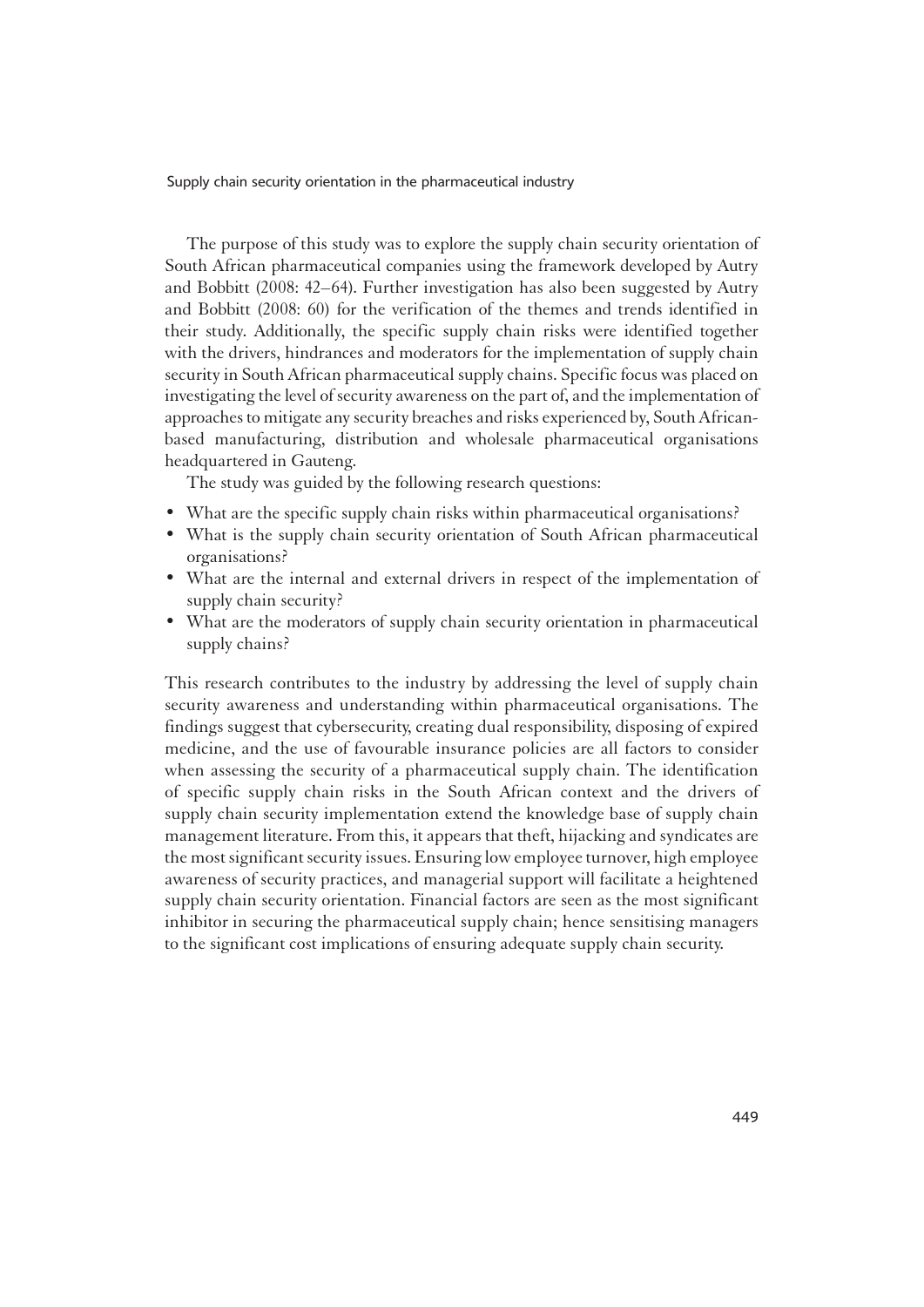#### Literature review

#### Supply chain vulnerability

The efficacy and efficiency of a supply chain are dependent on internal factors such as progressiveness, collaboration, inter-firm relations, corporate culture, and management skills (Badenhorst-Weiss & Waugh 2014: 283). However, vulnerability and risks within supply chains have increased. These vulnerabilities can be broadly categorised as relating to the environment, stakeholders, industry and operations, as indicated in Figure 1.



**Figure 1:** Causes of supply chain vulnerability

1Source: Aqlan (2013: 1); Badurdeen, Shauib, Wijekoon, Brown, Faulkner, Amundson, Jawahir, Goldsby, Iyengar & Boden (2014: 632)

1The causes identified in Figure 1 have contributed to supply chain vulnerability. Figure 1 envisions the supply chain as a system (within a socio-economic environment) that encompasses the ability to react to hazards and cope with damage that may occur as a result (Heckmann, Comes & Nickel 2015: 125).

2It has been argued that the pharmaceutical supply chain is ill-placed and lacks the ability to overcome the issues it is faced with, especially the immense financial and competitive pressures (Abdallah 2013: 63). Supply chains are also under increasing pressure from stakeholders to minimise risks due to their (the stakeholders') vested interest in a firm's success (Cantor et al. 2014: 214).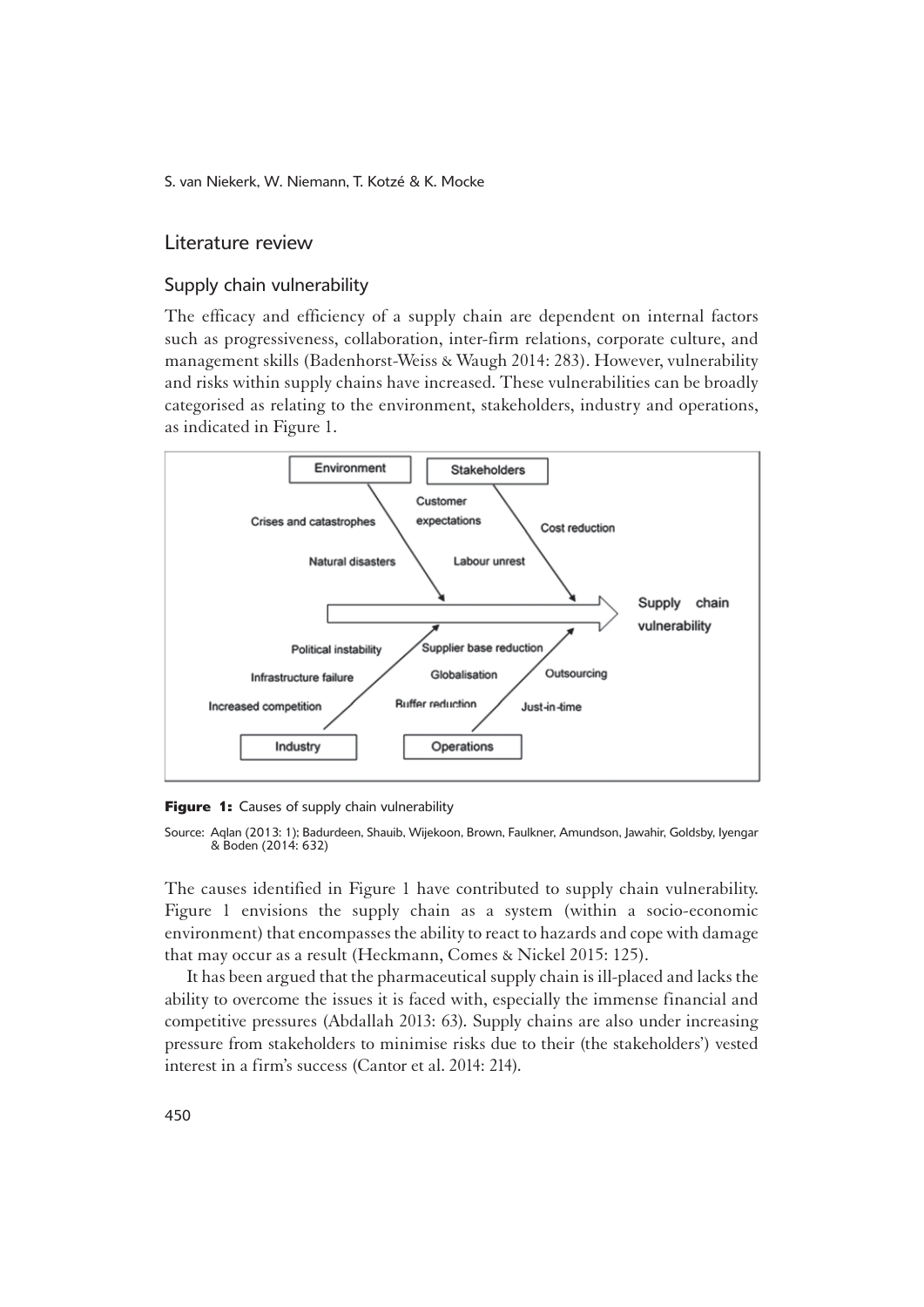3Pharmaceutical organisations must consider areas of compliance, as well as product integrity, product visibility and risk reduction, while simultaneously operating supply chains at full speed and low cost (Hockenberger 2014: 18). Disruptions in pharmaceutical practices can result in a chain reaction of extreme consequences, namely: increased regulatory inspections; financial penalties and a decrease in sales; a surge in shareholder apprehension; irreversible damage to a brand or reputation; and compromised safety of patients (Hintlian et al. 2014: 18). Therefore, it is essential to identify and prioritise risks, as means of overcoming supply chain vulnerability, by determining best practices for adequate configuration and adaptability within the pharmaceutical supply chain (Falkner & Hiebl 2015; Jaberidoost, Olfat, Hosseini, Kebriaeezadeh, Abdollahi, Alaeddini & Dinarvand 2015: 2).

#### Pharmaceutical supply chains

1If functioning optimally, the pharmaceutical supply chain supplies medicine to customers in the right quantities, at an acceptable quality, at the right times, and at an optimum price to ensure benefits for all stakeholders involved. An uninterrupted supply of medicines is one of the primary priorities of developing nations; therefore, great emphasis is placed on efficient pharmaceutical supply chains (Jaberidoost et al. 2015: 1). At every stage in the pharmaceutical supply chain, medical products are exposed to risks of "contamination, diversion, counterfeit and adulteration" (Madadi, Kurz, Taaffe, Sharp & Mason 2014: 55).

The pharmaceutical industry stringently regulates quality control, auditing, manufacturing and specifications regarding final products and raw materials (Abdallah 2013: 62). Key players within these areas include

large research and development multinationals, large generic manufacturers (drugs, medical equipment and medical supplies) and local manufacturing companies, distributors, medical service provisions, medical groups, insurance companies, government agencies, employers, government regulators and users of health care services (Elmuti, Khoury, Omran & Abou-Zaid 2013: 129).

The interconnectedness of the various players in the pharmaceutical supply chain makes the chain convoluted and complex (Enyinda et al. 2014: 13). The ultimate goal of the pharmaceutical supply chain is the delivery of materials and information in order for patients to receive the best possible care (Elmuti et al. 2013: 129), but this is often difficult to achieve owing to the risks and disruptions that the supply chain is susceptible to.

2This study explores pharmaceutical manufacturing, distribution and wholesale organisations. Previous research revealed that pharmaceutical manufacturers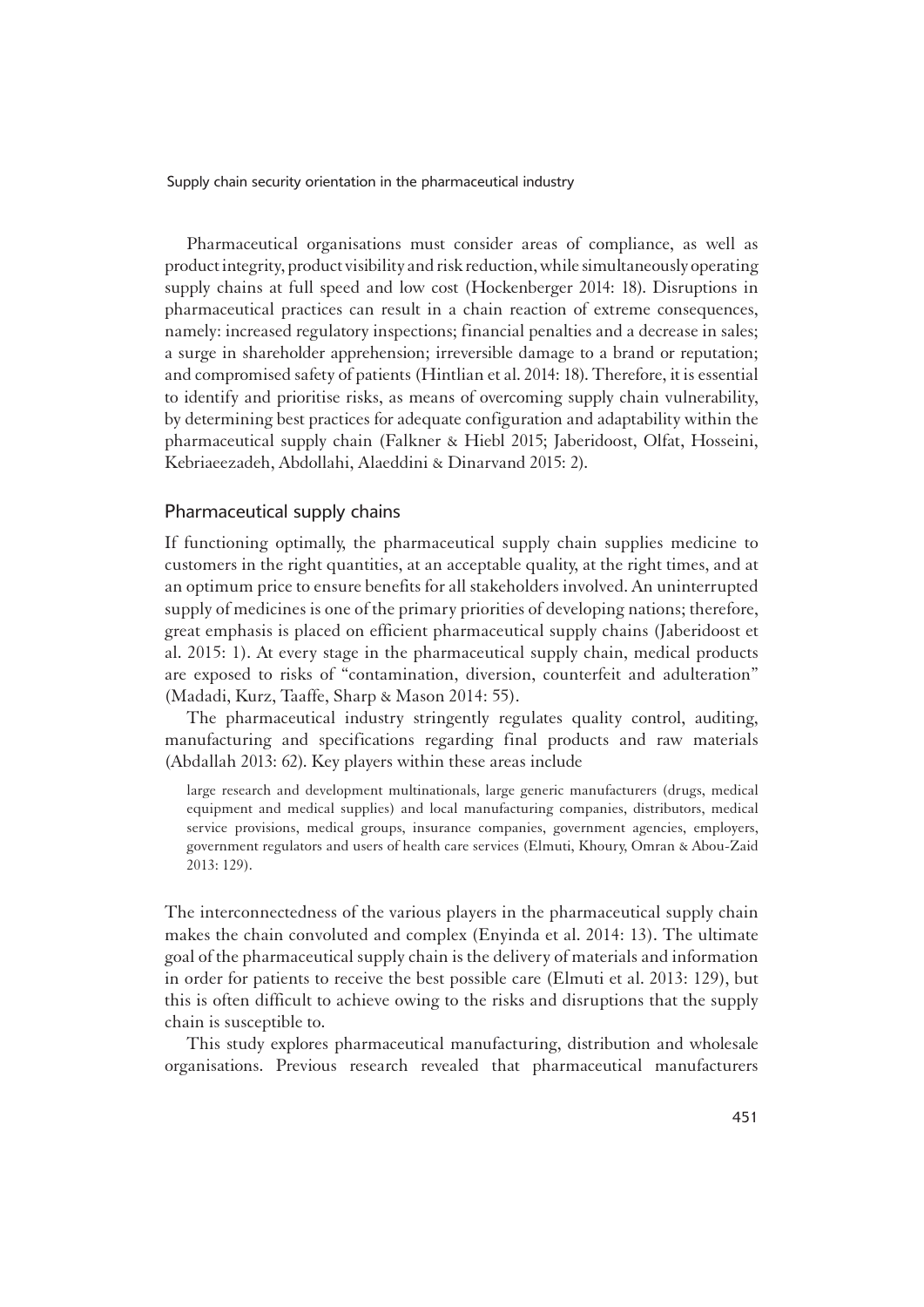identified contaminated/non-conforming materials, impact on product safety, efficacy and effectiveness, counterfeits, limited traceability, the cost of complying with additional regulatory burdens, and product diversion as the primary threats in their supply chains (Chaudhry & Stumpf 2013: 191). In addition, owing to the participation of numerous secondary wholesalers and re-packers within the supply chain, the handling of prescription drugs has increased prior to such drugs reaching the end users. This situation has created a porous system and limited visibility, which, in turn, has increased the opportunity for counterfeit drugs to enter the supply chain (Chaudhry & Stumpf 2013: 191). All of these factors are indicative of the numerous risks and challenges faced by the manufacturing, distribution and wholesale organisations, and this provides ample opportunity for the investigation of the supply chain security orientation within their particular settings.

#### The South African pharmaceutical industry

South Africa has the largest pharmaceutical market within sub-Saharan Africa, which was estimated to be worth R39.3 billion in 2015 (Minnie 2015: 5). The South African pharmaceutical market consists of public and private sectors. The publicsector market is characterised by high demand and low prices due to low-level funding, while drug prices in the private-sector resemble those in the developing world. South Africa is heavily reliant on imports, mainly from partners in the European Union. However, there is an increase in the importation of generic products from India (Gauteng Growth Development Agency 2014: 5). Several multinational organisations have an established presence within the South African market and continue to dominate the industry (Gauteng Growth Development Agency 2014: 3).

## Pharmaceutical supply chain risks

Risks within supply chains encompass anything affecting information or material that flows from the initial supplier to the end customers (Elleuch et al. 2014: 642) and may be described by way of terms such as "disruptions", "uncertainties" or "disturbances". Disruption of the supply chain refers to events that hinder material flows, thereby causing "abrupt cessation of the movement of goods" (Hishamuddin et al. 2013: 552), which can be either internal or external – natural disasters, labour unrest, terrorism, political instability, and transportation failure are examples of supply chain disruptions (Hishamuddin et al. 2013: 552). Supply chain risk can be defined as the "potential loss for a supply chain in terms of its target values of efficiency and effectiveness evoked by uncertain developments of supply chain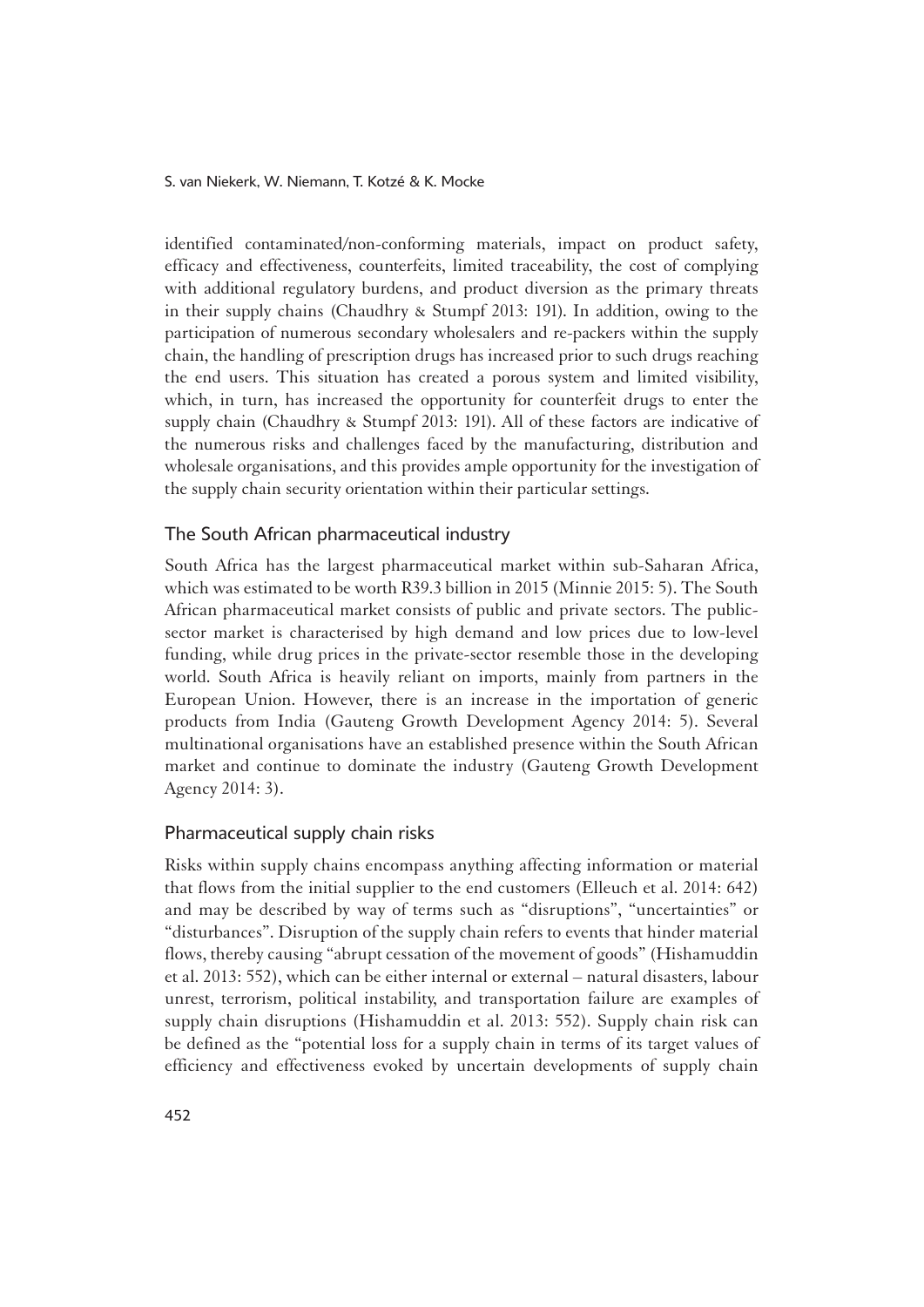characteristics whose changes were caused by the occurrence of triggering-events" (Heckmann et al. 2015: 130). Risks identified within the pharmaceutical supply chain include counterfeits, theft, illegal diversion and adulteration, as indicated in Table 1.

| Supply chain risk | <b>Definition/explanation</b>                                                                                                                                                                                                                                                                                                                                                  |
|-------------------|--------------------------------------------------------------------------------------------------------------------------------------------------------------------------------------------------------------------------------------------------------------------------------------------------------------------------------------------------------------------------------|
| Counterfeiting    | "Medicines that are deliberately and fraudulently produced and/or mislabelled<br>with respect to identity and/or source to make [them] appear to be a genuine<br>product" (Pharmaceutical Security Institute 2015). Both branded and generic<br>products fall within this definition.                                                                                          |
| Theft             | This entails the illegal taking of goods. "Theft may occur anywhere within the<br>supply chain, such as at a manufacturer's premises, freight forwarders, distribution<br>centres, warehouses, pharmacies or hospitals" (Pharmaceutical Security Institute<br>$2015$ ).                                                                                                        |
| Illegal diversion | Illegal diversion exists when products have been approved and are intended<br>for sale in a specific country, but, through illegal interception, are instead sold<br>in another country. Illegal diversion also occurs when discounted medicines are<br>diverted from a specific group of consumers to another group that purchases the<br>medicines in an unregulated market. |
| Adulteration      | "Any drug that is not recognised in an official compendium is adulterated if it<br>fails to meet the strength, purity or quality which it purports or is represented to<br>possess" (US Food and Drug Administration 2015).                                                                                                                                                    |

**Table 1:** Pharmaceutical supply chain risks

1Source: Pharmaceutical Security Institute (2015); US Food and Drug Administration (2015)

1The risks identified in Table 1 could have severe consequences for pharmaceutical firms and patients. Counterfeit products, for example, often contain harmful composites, including "road paint, floor wax, shoe polish or carcinogens" (Degardin, Roggo & Margot 2014: 171). In addition, disruptions significantly impact costs and patient care (Enyinda et al. 2014: 14). Risk management could help identify risks that may jeopardise the success or existence of an organisation. Failing to recognise imminent risks or misjudging their severity could lead to loss of customers, damaging liability claims, environmental damage and bankruptcy (Falkner & Hiebl 2015: 1).

# Supply chain risk and security management

1Risk management consists of the full range of activities performed by an organisation as a means of dealing with potential and realised risks. It is insufficient to merely have risk management strategies within organisations. Active engagement in risk management practices is critical in order to address the convergence of major risks (Elahi 2013: 120). Supply chain risk management, that is, the recognition and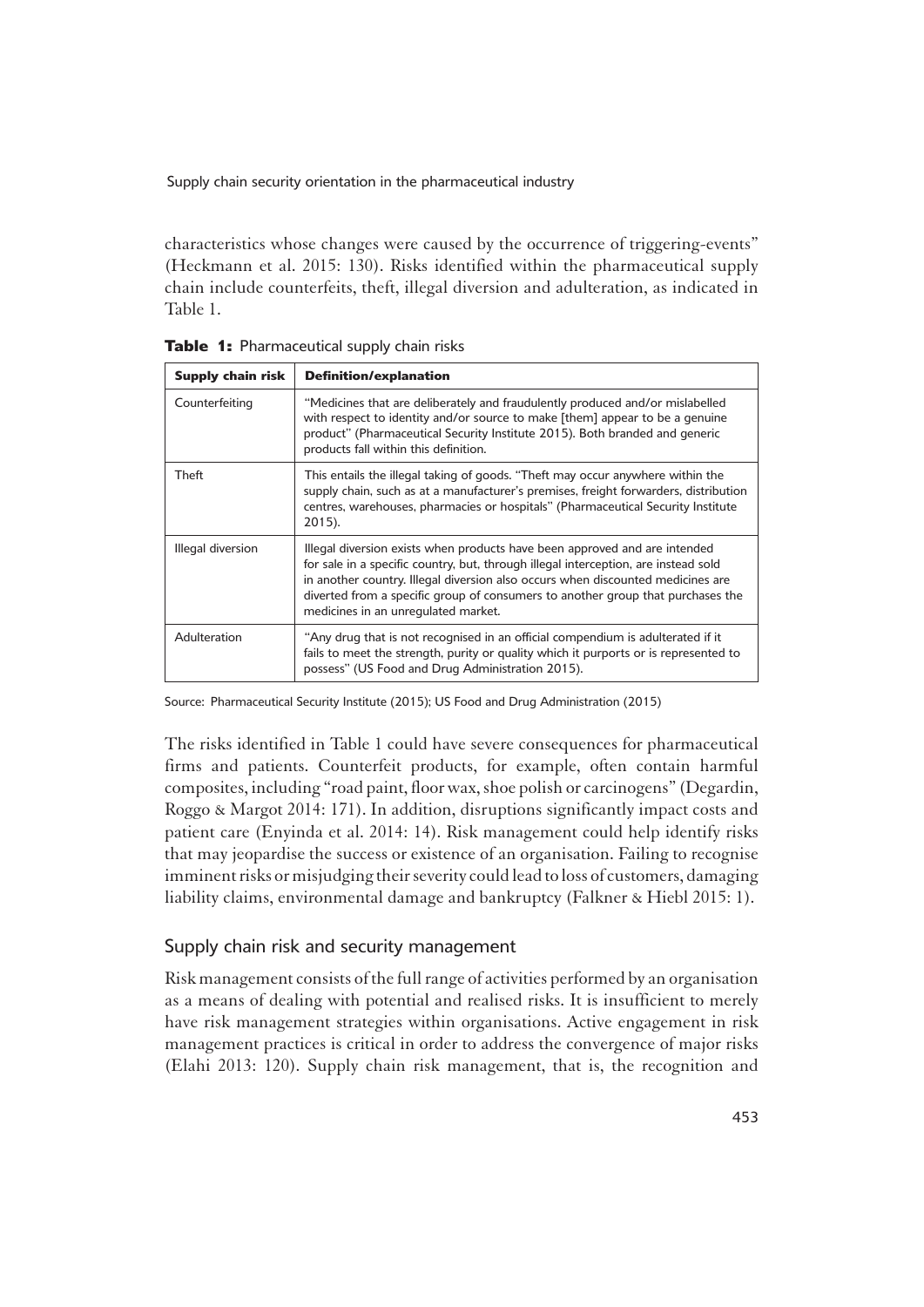mitigation of risks by supply chain managers, is a means of reducing overall supply chain vulnerability (Ellinger, Chen, Tian & Armstrong 2015: 477). Tang (2006: 453) defines supply chain risk management as "the management of supply chain risks through coordination or collaboration among the supply chain partners, so as to ensure profitability and continuity", thus focusing on the development of new approaches to the management of supply chain disruptions. The stages of supply chain risk management include risk identification, risk analysis, risk management and risk monitoring (Enyinda et al. 2014: 16–17; Hoffmann et al. 2013: 199; Kern et al. 2012: 63–66).

Previously, security issues predominantly focused on the domain of a single facility or enterprise. Rarely have the security activities of members and their impact on the performance of a supply chain at a strategic level been considered (Li 2014: 283). Supply chain security is an element of supply chain risk management and aims to "prevent man-made attacks, such as theft, damage or destruction of products and assets" (Markmann, Darkow & Von der Gracht 2013: 1817). Through the implementation of supply chain risk management, organisations can monitor expected hazards and control possible risks, thereby improving the efficiency of the supply chain (Jaberidoost et al., 2015: 2). Supply chain security is defined as

the application of policies, procedures and technology to protect supply chain assets (product, facilities, equipment, information and personnel) from theft, damage or terrorism, and to prevent the introduction of unauthorised contraband, people or weapons of mass destruction into the supply chain (Closs & McGarrell 2004: 8).

1The concept of supply chain security is not an isolated idea and should be implemented across the value chain and borders (countries, departments, competitors, customers and transportation modes), while awareness should be integrated at every point of interaction (Leong 2014: 85).

2Previous research has highlighted the importance of integrated and holistic approaches within supply chains, as a narrow view of a single firm cannot ensure an examination of the many interrelationships (Kern et al. 2012: 62). Further, it has been suggested that "a truly holistic, integrated approach should be taken to manage risk with the intent of creating value" (Bates, Lai & Lau 2012: 667), thus facilitating acceptance that multiple approaches are required as a means of preventing the occurrence of risks (Lavastre et al. 2012: 832). Therefore, supply chain security orientation is considered a tool for minimising supply chain disruptions evident in pharmaceutical supply chains. Supply chain security orientation integrates both supply chain risk management and supply chain security management and incorporates practices and principles from both paradigms.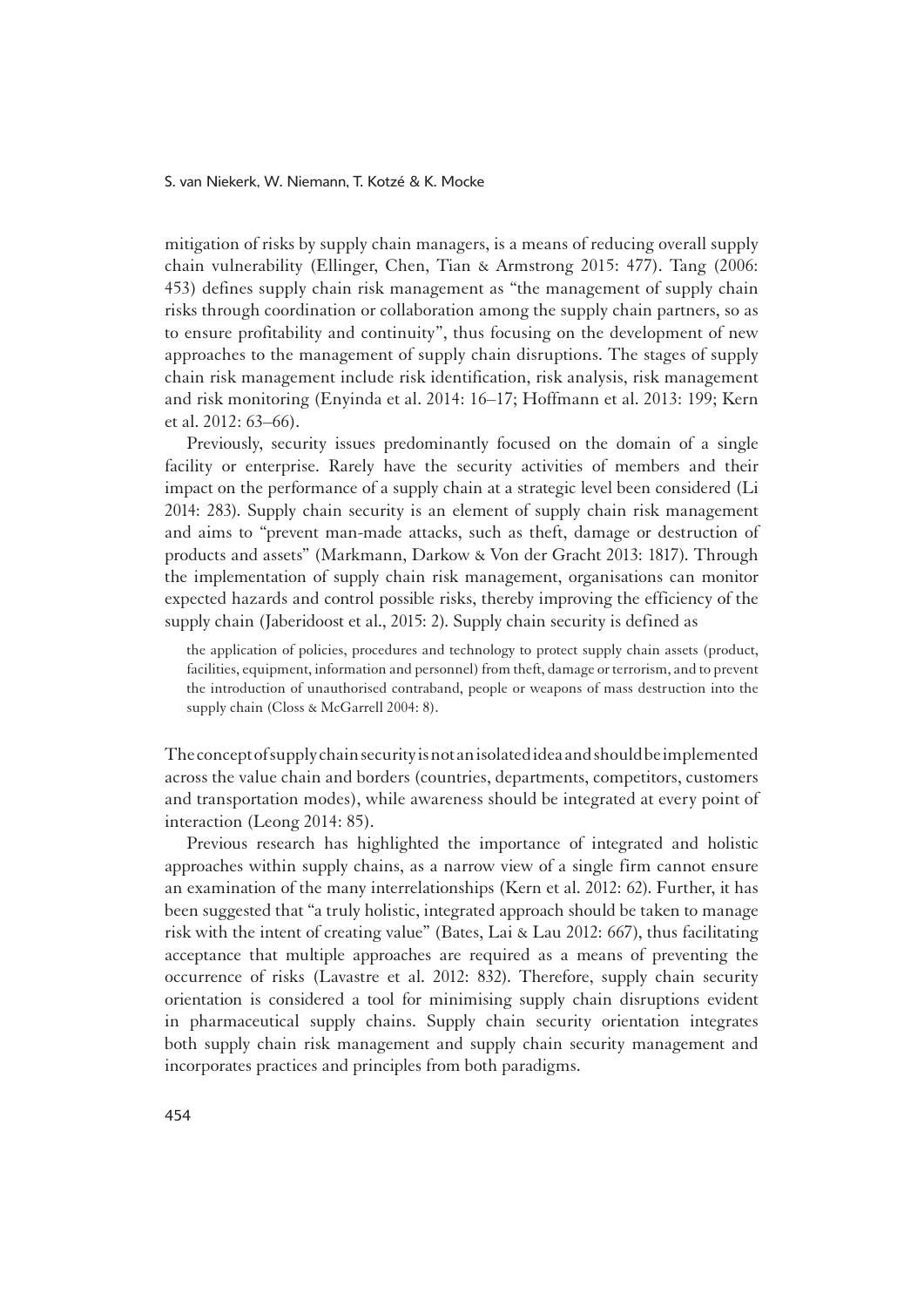#### Supply chain security orientation

1Autry and Bobbitt (2008: 46) define supply chain security orientation as

a firm's organisation-wide propensity to partner, plan, adapt, collaborate, and communicate, both internally and with external trading partners and governmental entities, toward the dual goals of strategically preventing and responding to potential security breaches threatening supply chain assets and the minimisation of risks that threaten the performance and/or continuity of supply chain operations.

Supply chain security orientation can be expected to lead to a prompt and precise response to supply chain security issues. It is marked by: a willingness to learn from negative events; communication regarding errors; being blame-free and open; and employees being trained to recognise and respond to abnormalities within systems. Supply chain security orientation reflects a firm's collective attention to supply chain risk management and supply chain security management (Zsidisin & Ritchie 2008: 309).

#### *Supply chain security orientation categories*

1Based on an extensive literature review of supply chain security, Autry and Bobbitt (2008: 44–46) identified four supply chain security orientation categories, namely: security preparation and planning; security-related partnerships; organisational adaptation; and security-dedicated communication and technology. Further empirical analyses of these categories yielded themes that defined the manifestation of supply chain security orientation across the risk and security paradigms. Figure 2 illustrates the four categories and themes identified.

With regards to the security preparation and planning category, the findings of Autry and Bobbitt (2008: 50) indicate that firms adopting a supply chain security orientation were engaged in various forms of security and risk-related planning. This was mainly driven by uncertainty and risk pertaining to the loss of key assets and personnel. Business process planning sessions were used to facilitate these planning sessions. Additionally, other firms employed insurance policies as a way to reduce damaging and disruptive events. Autry and Bobbitt (2008: 51) state that, although insurance could be classified as a reactive rather than a preventative process, it was a recurring theme among participants when addressing the security/risk planning process.

The second category, security-related partnerships, explains the importance of creating and maintaining business relationships with the customer and supplier in order to manage possible supply chain security issues. Communication, the use of contractual agreements, and sharing related risks and rewards were all identified as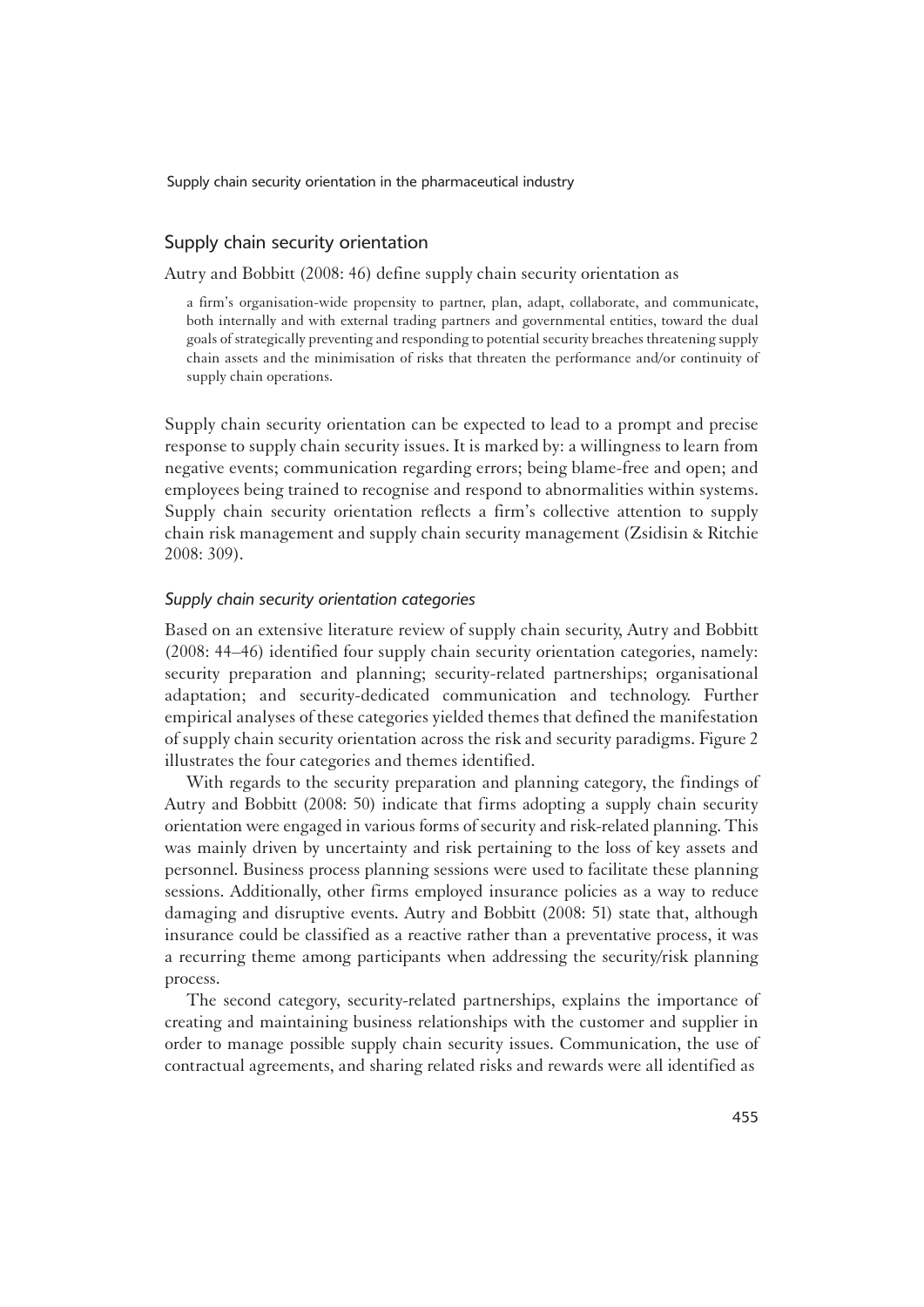

**Figure 2:** Supply chain security orientation categories and themes

Source: Autry & Bobbitt (2008: 49)

1crucial to effectively managing supply chain security across the chain. Additionally, the respondents emphasised the importance of the supply chain partner's dedication to supply chain security. In essence, firms with a heightened supply chain security orientation should not only expect the same of their partners in the chain, but should also assist them to create awareness of supply chain security risks.

Organisational adaptation, the third category identified by Autry and Bobbitt (2008: 52), explains that some key changes internal to the organisation may be required to secure the supply chain. The most prominent aspect mentioned was physical enhancements, like upgrading buildings with enhanced security features. Moreover, the replication of key assets and the establishment of alternative business processes in cases of security breaches are essential in adapting to crises.

The final category of supply chain security orientation relates to certain technological system measures which could be employed to reduce not only the probability of occurrence, but also the impact should a breach occur. Some key technologies mentioned were the use of radio-frequency identification (RFID), GPS and real-time transportation systems in order to detect and prevent possible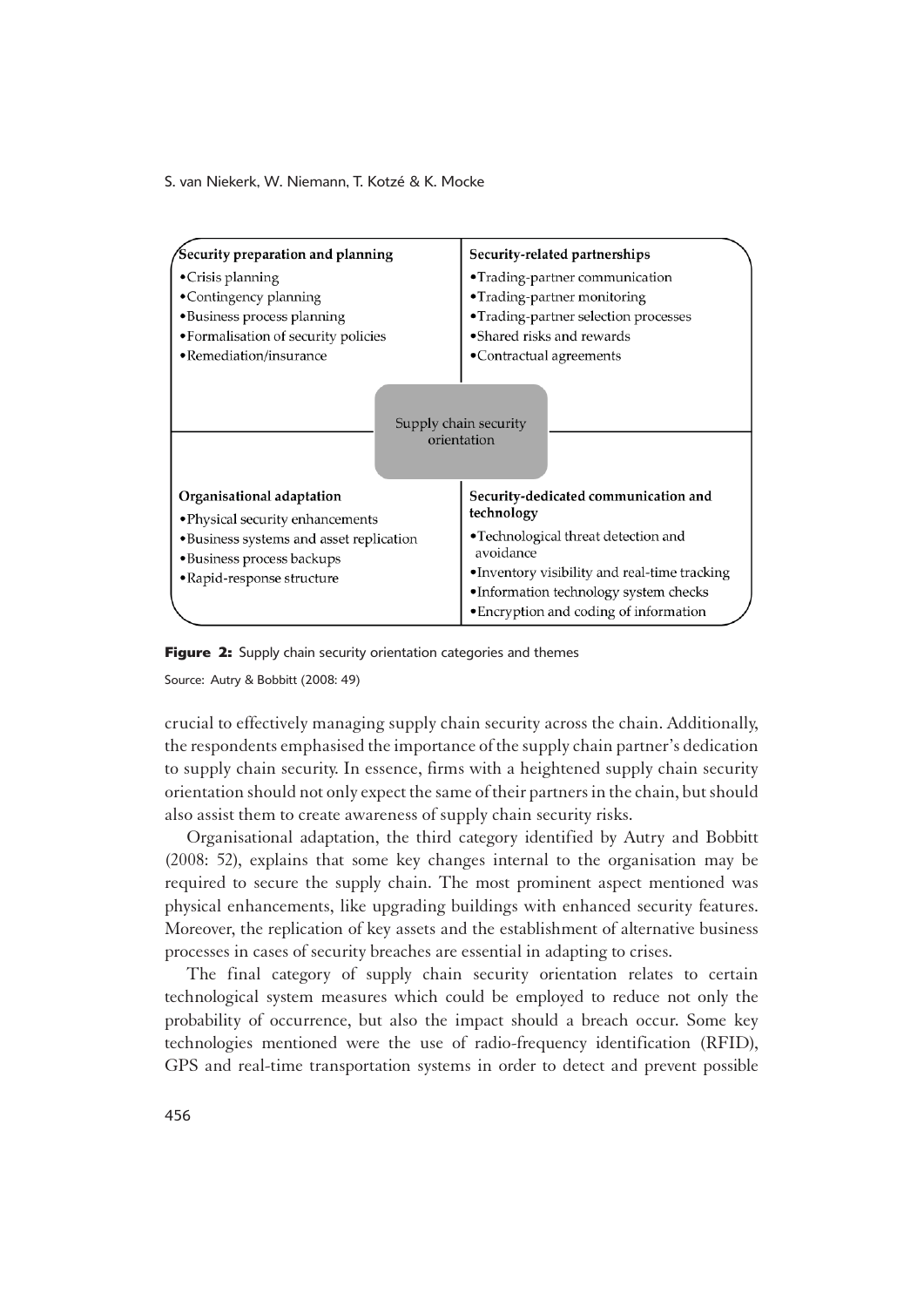weaknesses in the supply chain. Security regarding information systems was also mentioned, with regular backups and protection of critical data all being ways to mitigate information breaches (Autry & Bobbitt 2008: 52).

# Drivers of risk and security implementation

1The implementation of risk management practices and procedures has been found to increase a firm's value, improve customer relationships, provide useful insights, and improve managerial judgement while enhancing quality and confidence in terms of investment decisions (Hudin & Hamid 2014: 163). Organisations usually adopt the existing elements from the external environment in which they operate and abide by the prevailing norms, values and rules as laid down within their industries. This is a result of isomorphism, which arises from three types of external pressure – coercive, normative and mimetic (Glenn Richey, Williams, Lueg, Taylor & Cook 2009: 598). Table 2 describes each of these three external pressures.

| <b>External pressure</b> | <b>Description</b>                                                                                                                                                                                                                                                                                            |
|--------------------------|---------------------------------------------------------------------------------------------------------------------------------------------------------------------------------------------------------------------------------------------------------------------------------------------------------------|
| Coercive pressure        | Firms adopt the norms, values and rules within their industries out of fear of<br>sanctions. This type of pressure results from force, persuasion and/or invitations<br>from parties in the external environment. Such pressure normally takes the form<br>of government regulations and laws.                |
| Normative pressure       | Normative pressures result from cultural expectations through which norms<br>and standards are established. Conforming to these pressures occurs because<br>of the moral and ethical obligations placed on organisations as a result of such<br>cultural expectations.                                        |
| Mimetic pressure         | The desire to look like other organisations leads to mimicking of another<br>organisation's practices, structures or outputs. Organisations succumb to this<br>pressure as a result of environmental uncertainty, as well as ambiguity and<br>complexity in terms of the achievement of organisational goals. |

**Table 2:** Types of external pressure

Source: Glenn Richey et al. (2009: 598)

1Findings from previous research indicate that the main drivers of supply chain security are customers, the government, competitors and society. Other studies have indicated that suppliers are also a pressure component (Glenn Richey et al. 2009: 608). A study on drivers of risk management resulted in a larger set of components being identified (Hudin & Hamid 2014: 164–165). The identified drivers of risk management adoption are set out in Table 3. The present study will, in addition, attempt to comprehend possible drivers and moderating factors pertaining to a supply chain security orientation within pharmaceutical companies.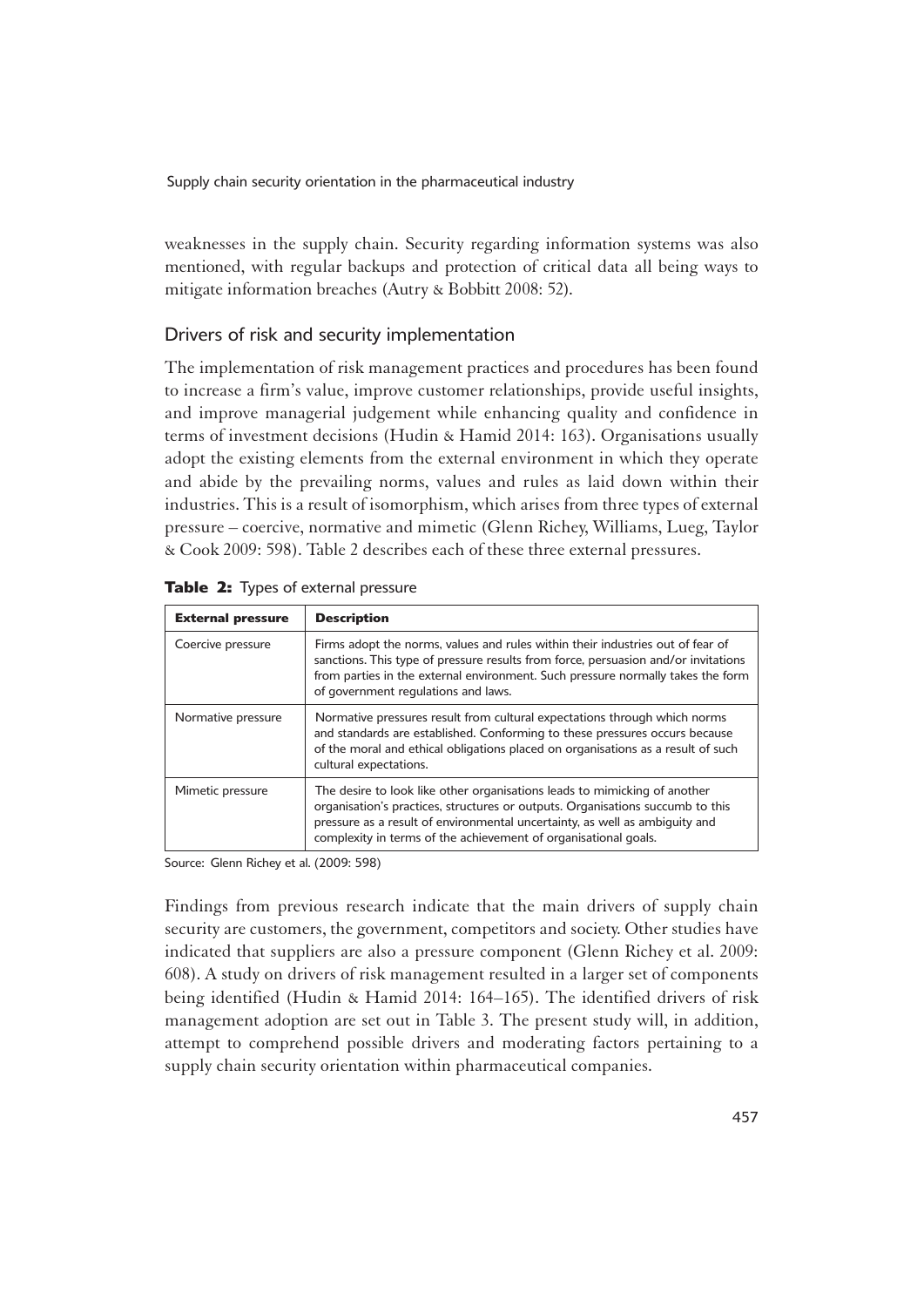| <b>Drivers of risk</b><br>management adoption | <b>Description</b>                                                                                                                                                                                                                                                                                                           |
|-----------------------------------------------|------------------------------------------------------------------------------------------------------------------------------------------------------------------------------------------------------------------------------------------------------------------------------------------------------------------------------|
| Corporate governance                          | Findings indicate that corporate governance and shareholder value are key<br>drivers in risk management adoption and implementation.                                                                                                                                                                                         |
| Compliance with rules and<br>regulations      | In some instances, risk management practices and procedures have to be<br>implemented on a compliance basis.                                                                                                                                                                                                                 |
| Pressure from external<br>auditors            | Auditors may exert pressure on organisations to implement risk<br>management procedures so that the organisations do not ruin their good<br>reputation in the event of disruptions.                                                                                                                                          |
| Characteristics of the firm<br>and industry   | Organisations with a high turnover are more likely to adopt risk<br>management procedures and processes, since the high cost of risk<br>management hinders the implementation thereof in low-turnover<br>businesses.                                                                                                         |
| Internal factors                              | Leadership within an organisation also serves as a determinant of risk<br>management implementation.                                                                                                                                                                                                                         |
| Potential benefits of risk<br>management      | Firms that have recognised the potential benefits of risk management<br>processes, such as the economic benefits, are more inclined to adopt risk<br>management practices.                                                                                                                                                   |
| <b>Business trends</b>                        | Trends such as outsourcing, supplier reduction, globalisation and<br>product variants have increased the adoption and implementation of<br>risk management. This is due to the increased supply chain risks and<br>vulnerabilities that accompany these new business trends.                                                 |
| Occurrence of risk events                     | Events such as 9/11, Hurricane Katrina and SARS (severe acute respiratory<br>syndrome) have led to the adoption of risk management. Behavioural<br>motivation increases as a result of risk perception due to such events;<br>therefore, risk management practices and procedures are more readily<br>adopted at such times. |

**Table 3:** Drivers of risk management adoption

Source: Hudin & Hamid (2014: 164-165).

# Research methodology

# Research design

1A descriptive, qualitative research design was used in order to increase understanding and knowledge of a supply chain security orientation (Given 2008: 58; Merriam 2002: 6). This approach provided a detailed and rich depiction of the experiences of the participants and involved an exploration of multiple perspectives relating to supply chain security orientation through the identification of underlying themes to which participants gave recognition during topic discussions (Plano Clark & Creswell 2015: 289; Neergaard, Olesen, Andersen & Sondergaard 2009: 2).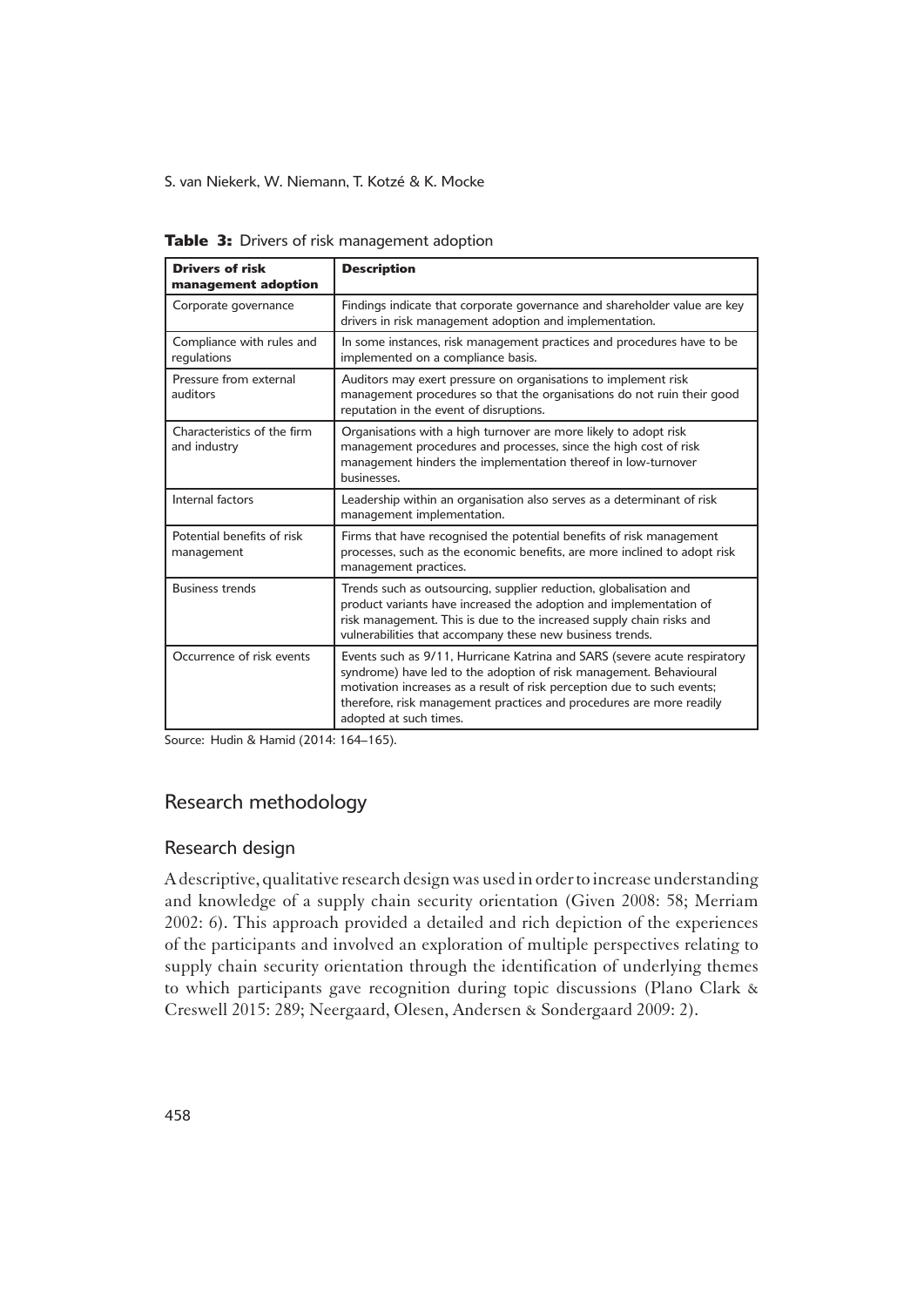# Sampling

1The unit of analysis for the study consisted of organisations participating in the pharmaceutical supply chain. The pharmaceutical organisations identified focus specifically on medication for consumer health care. Homogenous sampling was used to sample participants. The aim of homogenous sampling is to identify certain sites or groups based on similar characteristics or traits (Creswell 2012: 208). Participants were recruited based on their job title as well as managerial position (middle or senior management) within the identified organisations. The criterion for inclusion was a senior appointment within the field of supply chain/logistics and/or as a responsible pharmacist. Furthermore, inclusion of organisations was restricted to pharmaceutical organisations with headquarters in Gauteng, although they all have a national footprint. A total of ten semi-structured interviews were conducted. Table 4 provides a summary of the participants included in this research.

| <b>Pseudonym</b> | <b>Position/job</b><br>title                              | Years'<br><b>Organisation</b><br>experience in<br>pseudonym<br>the industry |                  | <b>Type of</b><br>organisation       | <b>Duration of</b><br>interview |  |
|------------------|-----------------------------------------------------------|-----------------------------------------------------------------------------|------------------|--------------------------------------|---------------------------------|--|
| 1002             | Head of Supply<br>Chain                                   | 25 years                                                                    | M001             | Manufacturing                        | 43:37                           |  |
| 1005             | Logistics and<br>Supply Chain<br>Manager                  | 17 years                                                                    | M002             | Manufacturing                        | 17:25                           |  |
| 1011             | Operations<br>Manager                                     | 4 years                                                                     | DW001            | <b>Distribution</b><br>and wholesale | 32:41                           |  |
| 1017             | Logistics Controller                                      | 7 years                                                                     | M003             | Manufacturing                        | 43:11                           |  |
| 1023             | Responsible<br>Pharmacist and<br>Procurement              | 15 years                                                                    | DW002            | Distribution<br>and wholesale        | 13:41                           |  |
| 1031             | <b>National Risk</b><br>Manager                           | 2 years                                                                     | D <sub>001</sub> | <b>Distribution</b>                  | 19:25                           |  |
| 1041             | <b>Managing Director</b><br>and Responsible<br>Pharmacist | 27 years                                                                    | DW003            | <b>Distribution</b><br>and wholesale | 32:13                           |  |
| 1047             | Head of Supply<br>Chain                                   | 6 years                                                                     | M004             | Manufacturing                        | 27:40                           |  |
| 1059             | <b>National Risk</b><br>Manager                           | 4 years                                                                     | D <sub>002</sub> | <b>Distribution</b>                  | 34:25                           |  |
| 1067             | <b>Executive Manager</b>                                  | 20 years                                                                    | <b>DW004</b>     | <b>Distribution</b><br>and wholesale | 33:49                           |  |

| Table 4: Summary of participants |  |
|----------------------------------|--|
|----------------------------------|--|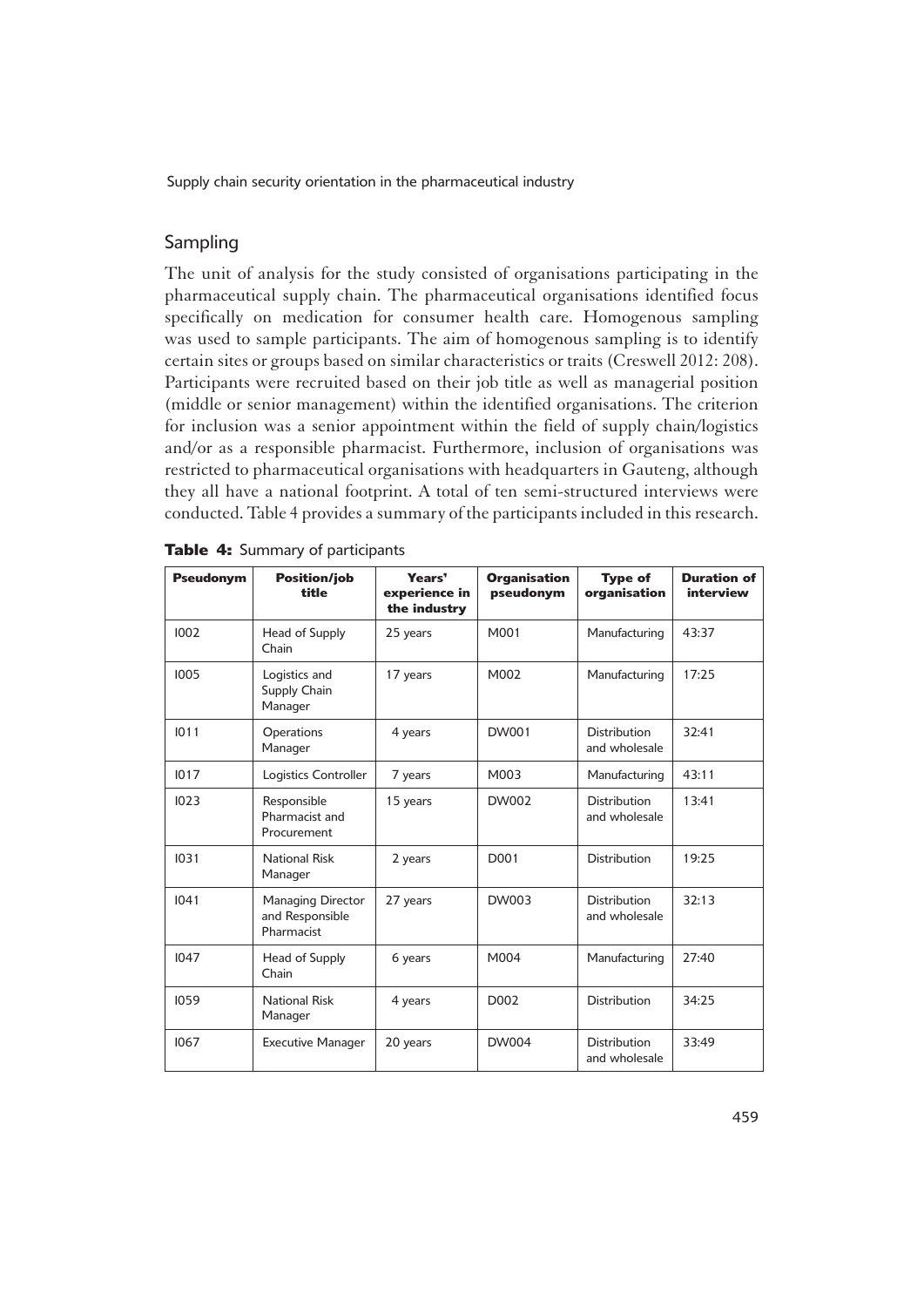2The final sample size was based on the principle of saturation. Data saturation encompasses the continuous inclusion of new participants within the study until the data set is complete, as determined by data replication or redundancy. Thus, saturation is achieved when nothing new is added to the data already collected (Bowen 2008: 140). During the seventh interview, no new results were added to the existing themes, but three more interviews were conducted to ensure data saturation. These additional interviews yielded no new codes/themes, but merely gave rise to variations on the already identified themes and codes.

## Data collection

1Data was collected through semi-structured interviews. Interviews were conducted at participants' respective workplaces, either in the participants' offices or in a meeting room. Two industry practitioners participated in the pilot study. Based on the pilot study results and feedback received, the discussion guide was amended accordingly. Interview questions relating to supply chain security orientation were asked so as to obtain information relating to participants' opinions, understanding and perceptions. Probing questions were incorporated as tools in order to obtain more detailed information. All interviews were audio-recorded and transcribed verbatim by a commercial transcription service within two days of the interview. Each interview recording was listened to twice while the transcripts were read so as to ensure accuracy. Transcripts were amended as needed in order to portray the actual interview.

#### Data analysis

1Thematic analysis was used to analyse the data collected in this study. Thematic analysis is a method of identifying and organising data in a systematic way with a view to finding patterns in the data (Braun & Clarke 2012: 57). Themes are the outcomes of a thematic analysis, and codes are used to label relevant data, which is later used to organise related segments of data (Braun & Clarke 2012: 57). The recordings of the interviews were transcribed and listened to several times by making notes of any ideas or concepts which came to mind. This process is referred to as "memoing" (Creswell 2012: 243). The transcribed data was then coded, which involved allocating words or phrases in order to describe a piece of data in the transcript (Creswell 2012: 243). Inductive codes were used to code the data collected. Inductive codes are developed through direct examination of the data (Nieuwenhuis 2007: 107). Lastly, the codes were used to develop themes in the data.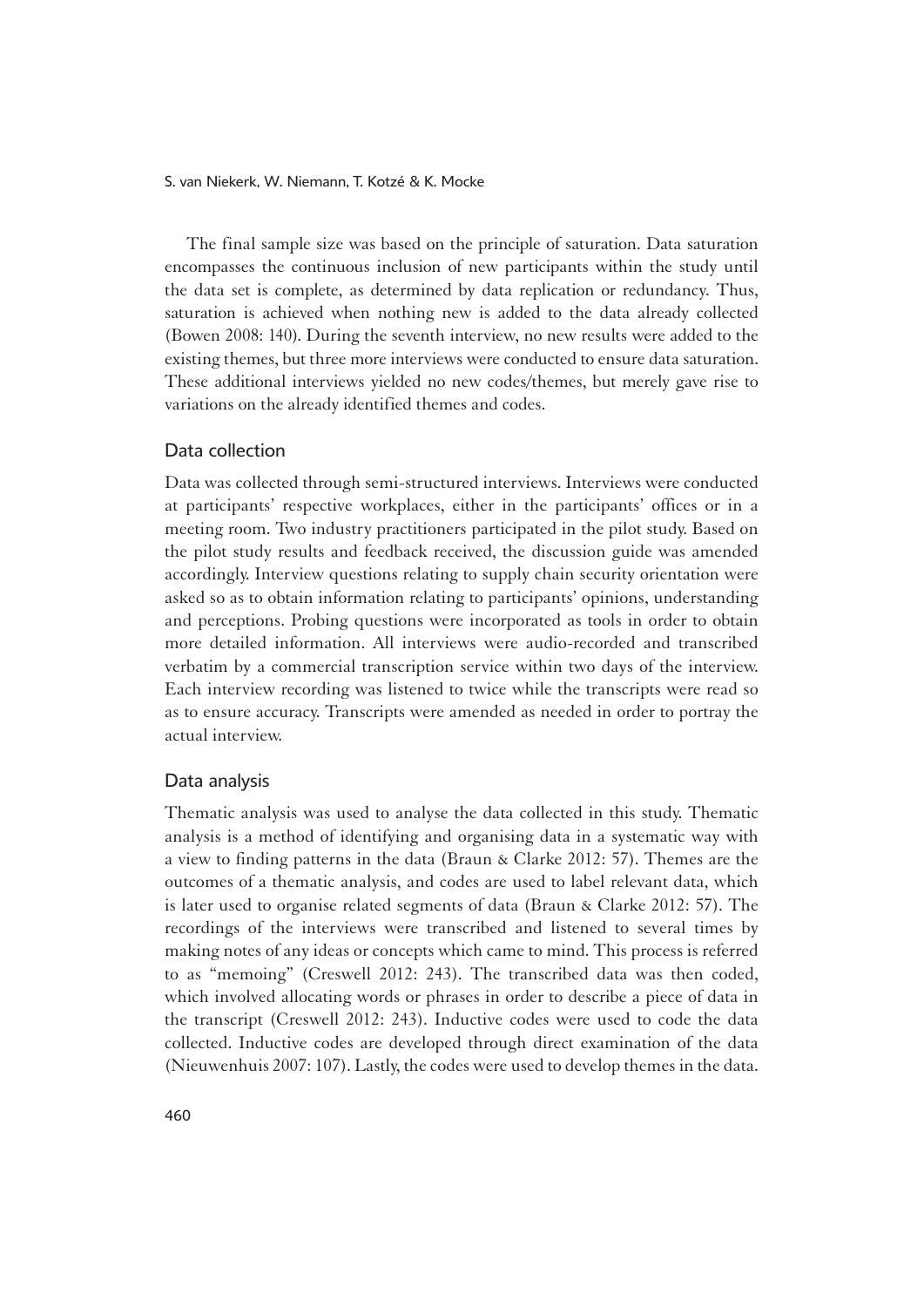#### Trustworthiness

Great importance is placed on data quality and on the validity thereof. Demonstration of quality and rigour for this research study was based on the criterion of trustworthiness, namely credibility, dependability, confirmability and transferability. Reliability was ensured through the implementation of dependability and transferability. Dependability occurs when another researcher can pursue the decision route implemented by the first researcher (Thomas & Magilvy 2011: 153). Dependability was achieved through detailed descriptions of the research design, implementation and data-collection procedures. Presenting detailed descriptions of the phenomenon researched as well as background data to establish the context of the study is often adequate to accomplish transferability (Shenton 2004: 73). Validity was achieved through the implementation of credibility and confirmability. Credibility refers to the accurate analysis of the meaning of data (Whittemore, Chase & Mandle 2001: 530). Therefore, it is expected that data responses and the researcher's judgement of intended meaning should correspond (Autry & Bobbitt 2008: 47–48). Peer debriefing was used to ensure credibility. Frequent sessions were scheduled with a knowledgeable supply chain scholar and qualitative-methodology expert to ensure that the relevant data was interpreted correctly (Shenton 2004: 67).

2In addition, confirmability refers to a "qualitative researcher's comparable concern [with] objectivity" (Shenton 2004: 72). Research findings should be indicative of the experiences and meanings of the participants, rather than the attributes and predilections of the researcher (Shenton 2004: 72). Reflexivity was implemented to achieve confirmability (Creswell & Miller 2000: 127). Any shortcomings in the research methods implemented, as well as any beliefs, assumptions or biases which the researchers may hold, are acknowledged as limitations.

#### Ethical considerations

1All information received from participants was treated as strictly confidential. This research study adhered to all ethical requirements and was approved by a research ethics committee of a South African university prior to conducting fieldwork. All participants were provided with an informed-consent form, which they were required to read and sign. The informed-consent form explicitly stated that participation was voluntary and that no form of incentive(s) would be given for their participation. Further, participants could withdraw from the study at any time. All participants and organisations were given a pseudonym, thus ensuring anonymity.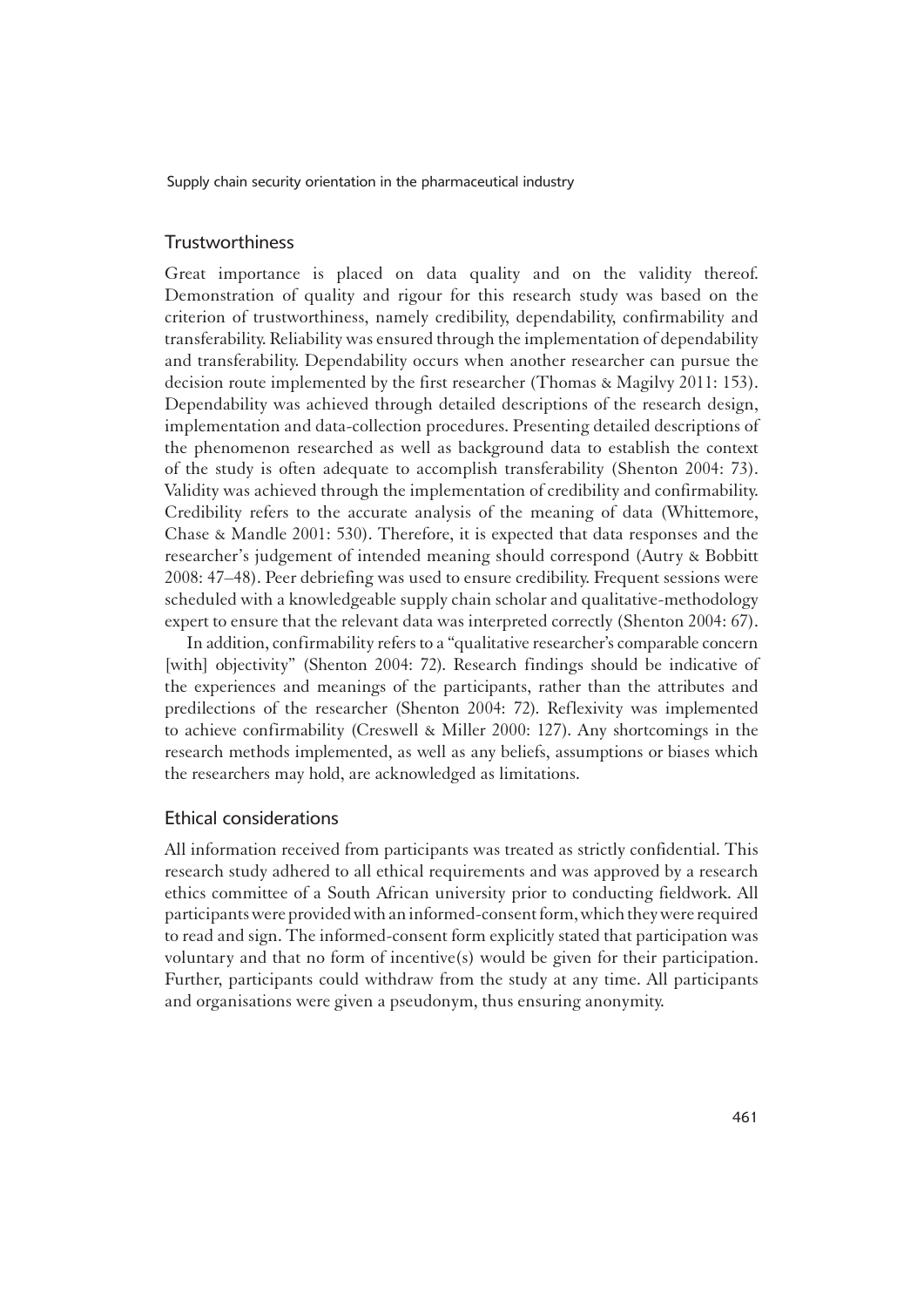## Results

## Risks in the pharmaceutical supply chain

Various risks were identified within the pharmaceutical supply chain. The specific risks that participants were concerned about are indicated in Table 5.

| <b>Risks</b>                       | <b>Participants</b> |      |      |      |      |      |      |      |      |              |    |
|------------------------------------|---------------------|------|------|------|------|------|------|------|------|--------------|----|
|                                    | 1002                | 1005 | 1011 | 1017 | 1023 | 1031 | 1041 | 1047 | 1059 | 1067         | %  |
| Hijacking                          | X                   | X    |      | X    | X    | X    | X    |      | X    |              | 70 |
| Syndicates                         | X                   |      | X    | X    |      |      | X    |      | X    | X            | 60 |
| General theft                      | X                   |      |      | X    | X    |      |      |      | X    | X            | 50 |
| Counterfeits                       |                     | X    |      | X    |      |      |      | X    | X    |              | 40 |
| Destruction of<br>expired medicine |                     |      |      | X    |      | X    |      | X    |      | X            | 40 |
| <b>Black market</b>                | X                   |      |      |      | X    |      |      |      |      | $\checkmark$ | 30 |

**Table 5:** Pharmaceutical supply chain risks identified

1Clearly, managers in the pharmaceutical supply chain are facing major risks, the most significant of these being hijacking, syndicates and general theft. Logically, these would lead to significant financial losses. However as indicated by participant I002, these losses are amplified if one considers the time spent on preventing and/ or investigating these risks:

The syndicates out there are very active. I can recall that, in my facility, I had three syndicates operating, and each syndicate would target different products and you had everything in place … to try and break these syndicates and how they operated. I probably spent 30% of my day or my time being a policeman – doing polygraphs, doing… you name it. (I002, Head of Supply Chain)

Syndicates. Syndicates, syndicates, syndicates. So, out of experience, we've been dealing with syndicates for the past three years that have actually cost the company not a couple of hundred thousand rand but a couple of million rand. (I011, Operations Manager)

1A creative solution to this issue as well as the theft problem was mentioned by participant I059:

The security company at our gate and the security company in the warehouses are not the same security company. The security company on our perimeter is South African. The guys in the warehouse at our search points are from Angola. They only speak Portuguese. They don't stay in townships. We have a housing facility for them. We take them to the housing facility and to and fro from work. So, there is no socialising and friendship-building over weekends, and watching soccer or playing rugby [or] socialising in a tavern. (I059, National Risk Manager)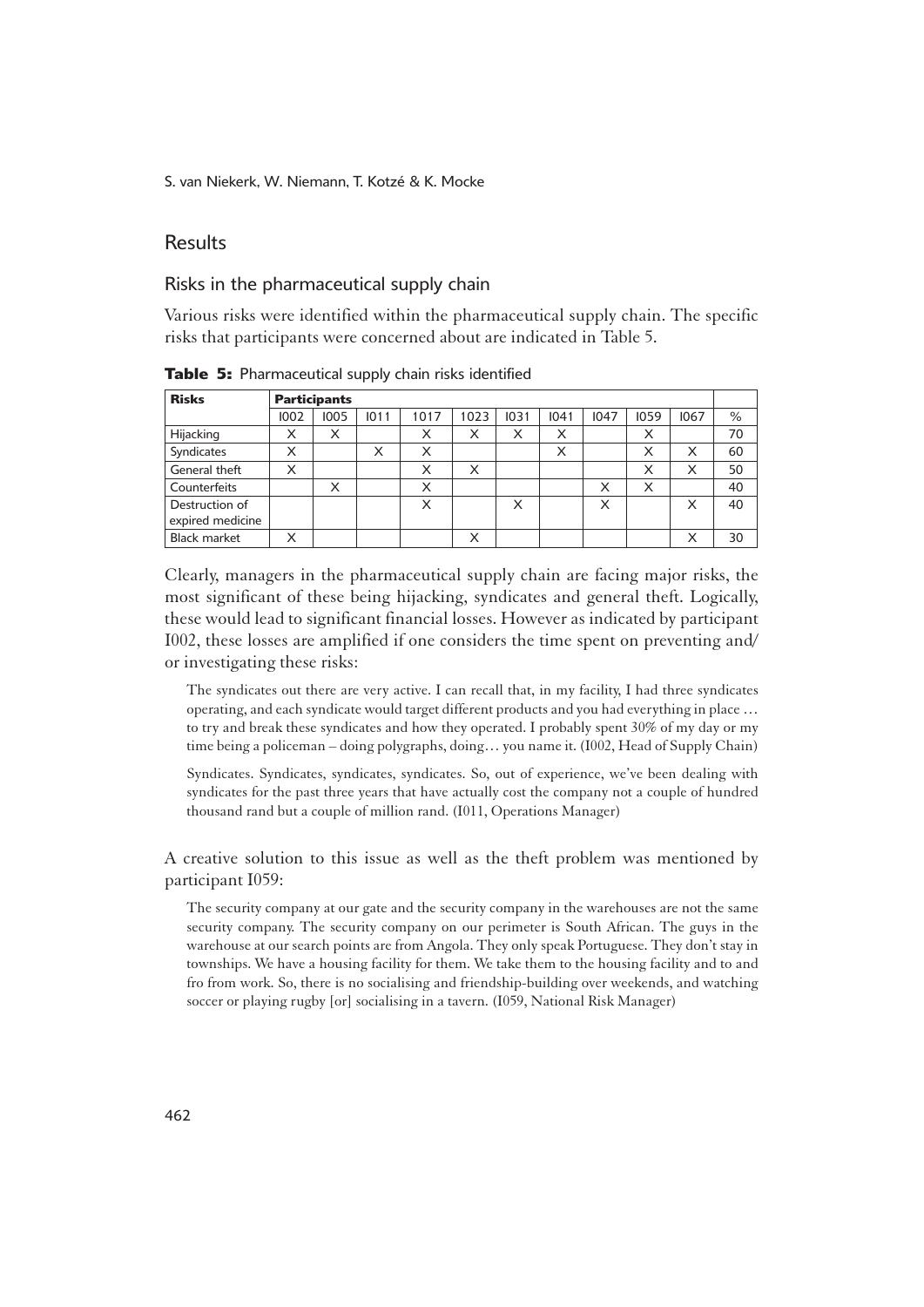1This indicates the length the organisation concerned has gone to in order to solve these issues. Essentially, the language barrier and the fact that there are no opportunities for these individuals to informally spend time together has mitigated some of the possible security issues of theft and organised syndicates.

2Additionally, hijackings seem to be a major risk for the pharmaceutical supply chain, with 70% of the respondents indicating this as a serious concern. Several participants indicated this as their biggest risk in the chain:

I'm very concerned about hijackings and goods-in-transit heists. That's my main concern. (I041, Managing Director and Responsible Pharmacist)

Hijacking of, vehicles and then making that product available on the black market. The safety of those products can't be guaranteed" (I023, Responsible Pharmacist and Procurement)

1Finally, a specific risk which needs mentioning pertains to the destruction of expired medicine. The need to destroy expired medicine will always be present within a pharmaceutical supply chain. Most firms see this as a component of reverse logistics, and, in essence, this becomes the responsibility of the suppliers, manufacturers or third-party waste companies. Some managers still feel that this is a "loophole" within the chain, as indicated by the following quote:

I think that destruction of goods is also an area that could be a potential loophole. Just, you know, ensuring that the goods that need to go for destruction actually do go for destruction. (I017, Logistics Controller)

In order to overcome this potential risk within the pharmaceutical supply chain, some respondents indicated that it was formal policy for someone in the firm to be present and to witness the physical destruction of expired medicines. The problem, however, is that not all firms have this sort of policy, and many rely only on a destruction certificate as proof that the medicine was destroyed. This creates a potentially significant security risk within the pharmaceutical supply chain.

# Manifestation of supply chain security perception and orientation

1Previous findings indicated that the manifestation of supply chain security orientation emerged through the identification of supply chain security perceptions (Autry & Bobbitt 2008: 50). Participants in the present study were therefore requested to indicate their understanding of supply chain security. The findings indicated that the participants understood supply chain security as protecting products while ensuring their integrity, as illustrated below:

It is from the manufacturer through the whole process of transportation to the distributor, from the distributor to the … customer, which is the seller, from the seller till the end user, [who]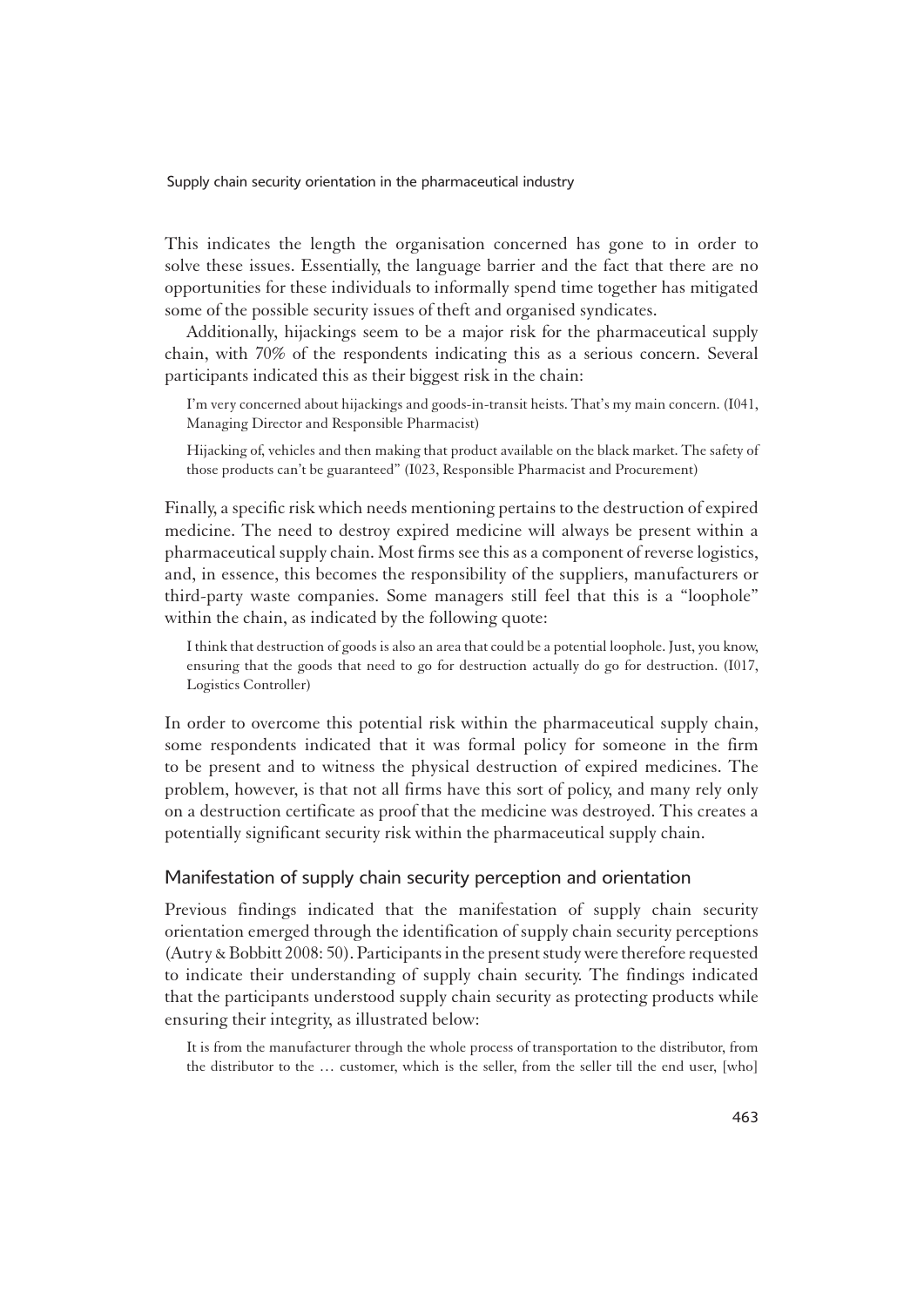will then receive the product in a state that's conducive … for public use. (I059, National Risk Manager)

… I think it means … the delivery of goods – any goods, in our case, medicine – in a secure manner … to the end user. (I023, Responsible Pharmacist and Procurement)

1Further, Autry and Bobbitt (2008: 49–53), as indicated earlier, identified four categories of supply chain security orientation, namely security preparation and planning, security-related partnerships, organisational adaptation, and securitydedicated communication and technology. Themes that emerged from participants' responses were accordingly grouped according to these four categories, as shown in Table 6.

| <b>Supply chain security</b>     | <b>Supply chain security</b><br>orientation themes   |   | <b>Participants</b> |                                   |      |          |                              |              |      |             |          |  |
|----------------------------------|------------------------------------------------------|---|---------------------|-----------------------------------|------|----------|------------------------------|--------------|------|-------------|----------|--|
| orientation<br>categories        |                                                      |   | 1005                | ↽<br>÷<br>$\overline{\mathbf{e}}$ | 1017 | 1023     | m<br>$\overline{\mathbf{C}}$ | $\mathbf{a}$ | 1047 | <b>1059</b> | 1067     |  |
| Security preparation and         | Business continuity planning                         |   | X                   |                                   | X    |          | X                            | X            | X    | X           | $\times$ |  |
| planning                         | Formalisation of business<br>procedures and policies | X | X                   | X                                 | X    | X        | X                            | X            | X    | X           | X        |  |
|                                  | Insurance                                            |   |                     |                                   | X    |          |                              | X            |      |             |          |  |
|                                  | Regulatory compliance                                | X | X                   | X                                 | X    | $\times$ | X                            | X            | X    | X           | X        |  |
|                                  | Training and development                             | X |                     |                                   | X    | X        | X                            | X            | X    | X           | X        |  |
| Security-related<br>partnerships | Trading-partner<br>communication                     |   | $\times$            | X                                 | X    |          | $\times$                     |              | X    | X           | $\times$ |  |
|                                  | Trading-partner monitoring                           | X | X                   |                                   |      | X        |                              |              | X    |             |          |  |
|                                  | Trading-partner selection<br>process                 |   |                     |                                   |      |          |                              |              | X    |             |          |  |
|                                  | Contractual agreements                               |   |                     |                                   | X    |          |                              |              |      |             | $\times$ |  |
|                                  | Shared risks and rewards                             |   |                     |                                   | X    |          |                              |              | X    |             |          |  |
| Organisational adaptation        | Business process backups                             |   |                     |                                   |      |          |                              |              | X    | X           |          |  |
|                                  | Internal security measures                           | X |                     | X                                 | X    | $\times$ | X                            | X            |      | X           | X        |  |
|                                  | Physical security<br>enhancements                    | X | X                   | X                                 | X    |          | X                            | X            | X    | X           | X        |  |
|                                  | Rapid-response structure                             |   |                     |                                   | X    |          | X                            |              |      |             |          |  |
| Security-dedicated               | Automation                                           |   |                     |                                   |      |          |                              |              |      | X           |          |  |
| communication and<br>technology  | Cybersecurity                                        | X |                     |                                   |      |          |                              |              |      |             |          |  |
|                                  | Inventory visibility and real-<br>time tracking      | X | X                   | X                                 |      | X        | X                            | X            | X    | X           | $\times$ |  |
|                                  | Technological threat<br>detection and avoidance      | X | X                   |                                   | X    | X        | X                            | X            |      |             |          |  |

**Table 6:** Identified supply chain security orientation categories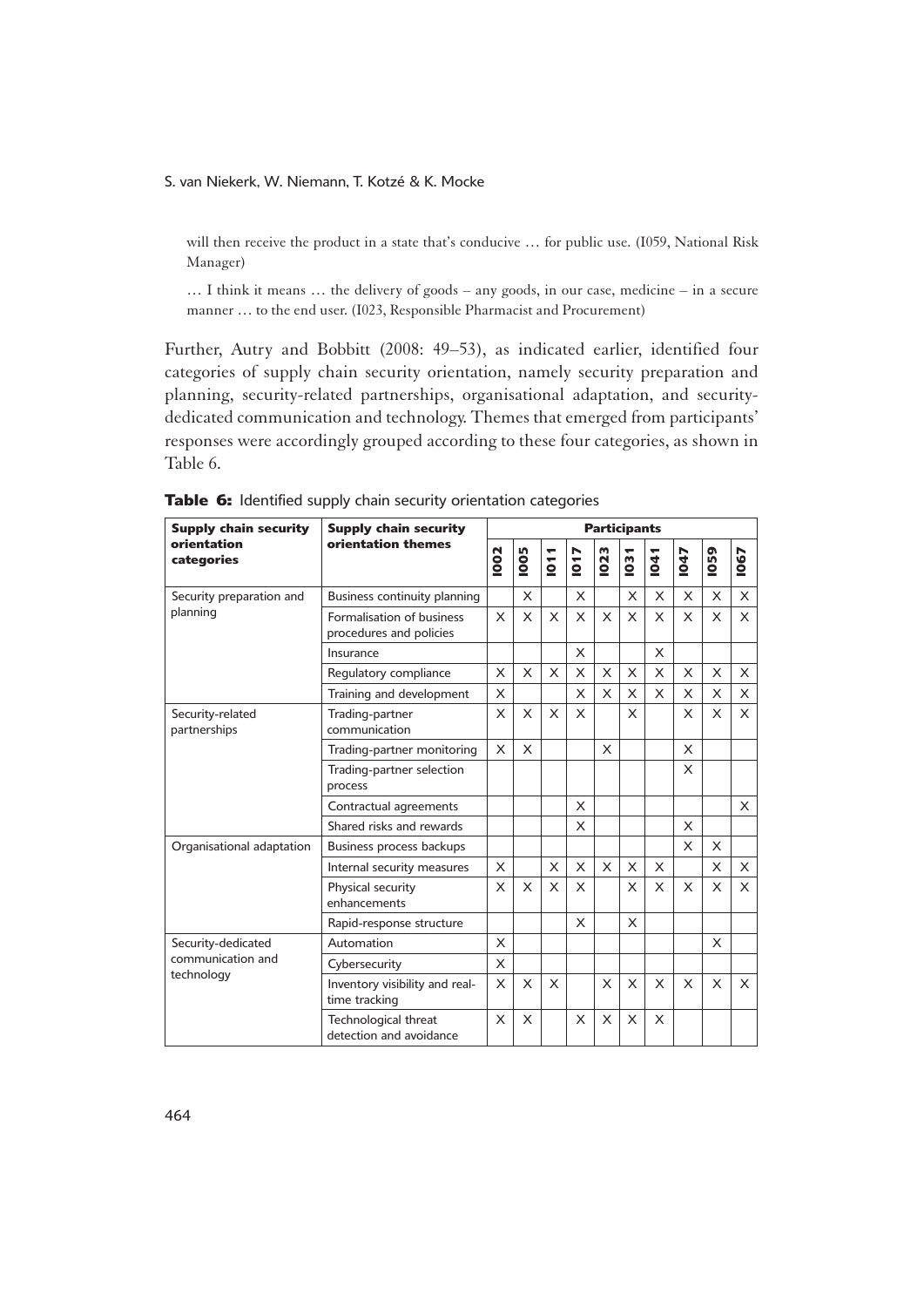#### *Security preparation and planning themes*

Security preparation and planning themes may be described as the plans created and implemented by organisations to identify and prevent risks, as well as provide mechanisms with which such organisations can return to normal operations (Autry & Bobbitt 2008: 44). All of the participants indicated that their organisations comply with regulatory requirements and have formal business procedures in place to ensure supply chain security. Additionally, the majority of the participants provide for business continuity planning in cases of extreme security breaches. The following quotes indicate some of the security responses:

… we do have a standard operating procedure. There is a wide range of standard operating procedures from the receiving process, the dispatch process, picking, packing … stock rotation and so forth, keeping security in mind. (I067, Executive Manager)

… we have a corporate policy … everyone around the world has the same policy. That policy is aligned with the FDA, the EU, and what we have to do is adhere to that policy as well as to the local requirements. So, in other words, in our case it would be the MCC, the Medical Control Council … we [adhere to] good distribution practice, good manufacturing processes, [and] good warehousing processes and security practices. (I005, Logistics and Supply Chain Manager)

And we have got a very serious training programme … you can be here ten years but every three or four months you will have a refresher course on the same things that you have been doing for ten years. (I031, National Risk Manager)

1Contrary to the findings of Autry and Bobbitt (2008: 48), when asked about preparation for, and planning of, supply chain security, only two respondents indicated insurance as a key factor in securing the supply chain. Moreover, the quote below illustrates that insurance in this context is only seen as covering financial loss and is not regarded as a key component in recovering from a security breach:

The insurance will cover the monetary aspect, but that's … it. (I017, Logistics Controller)

#### *Security-related partnership themes*

1This category may be described as encompassing the relationships leveraged with supply chain partners in order to ensure the protection and safety of assets and products while facilitating supply chain continuity. Collaboration between supply chain partners has been identified as a necessity in achieving security initiatives (Autry & Bobbitt 2008: 45). Only a few participants confirmed that collaboration does exist between trading partners, as indicated below:

We collaborate with our third-party distributor because ... they are distributing [to] other multinationals as well … we sit down once a month to have a discussion with [them] in terms of new trends, new issues and so forth. (I005, Logistics and Supply Chain Manager).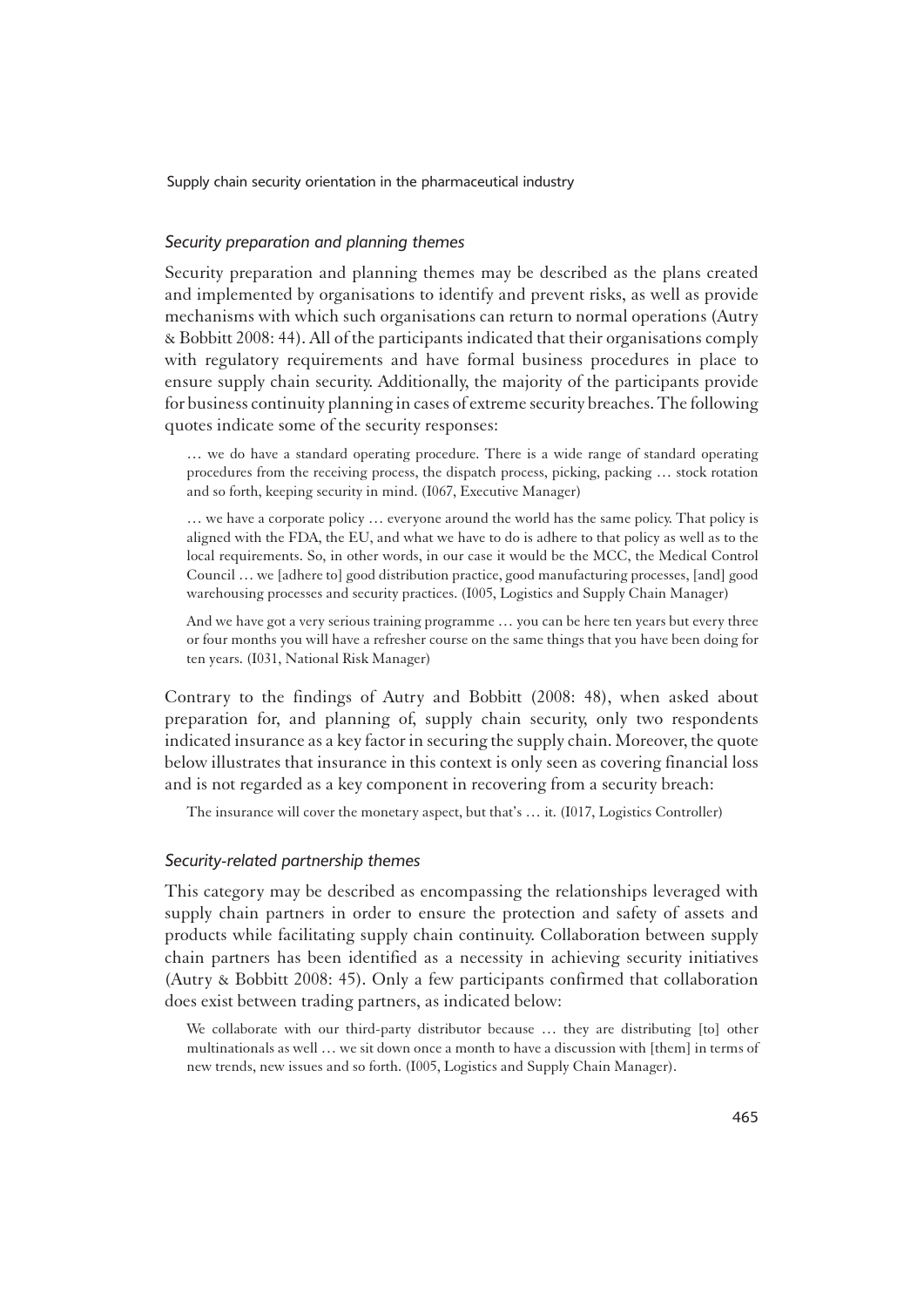1However, some participants told a completely different story, indicating that collaboration was limited or, shockingly, even non-existent. The quote below shows the extent of collaboration (or, rather, lack of it) for this particular participant:

Unfortunately, everyone fights for their own profit and I'm just going to ensure that … my security is in place … I don't care about … what happens to stock once I've delivered the stock and once I've got a signed delivery note – then it becomes the new owner's responsibility. So, unfortunately, out of experience, the supply chain from manufacturing right through to the end user doesn't work together … . (I011, Operations Manager)

1Collaboration among partners in the pharmaceutical supply chain therefore needs to be improved. Only one participant mentioned stringent criteria for selecting a trading partner, specifically mentioning the partner's security orientation as a key criterion. Moreover, very few participants mentioned that they create a dual responsibility for security and risk management. Autry and Bobbitt (2008: 51) state that a key component in motivating and encouraging firms to uphold stringent security agreements is to create this dual responsibility among partners. As indicated by participant I017, a sense of shared risk and rewards is not evident within the pharmaceutical supply chain:

Yes, I definitely think that it's their [3PLs'] duty, considering the role that they play. They must, at all times, if they see a risk, … implement something. (I017, Logistics Controller)

#### *Organisational adaptation themes*

1Organisational adaptation themes relate to any additional measures implemented by the organisation to further enhance the process of securing the supply chain. The major themes identified in the present study included internal security measures, physical security enhancements, rapid-response structure, and business process backups. The majority of the participants' organisations employed physical security enhancements in order to secure the supply chain. Participant I005 paints a picture of what most of these organisations look like:

Security is paramount; so everything is under camera, everyone is searched, going in and out, [and] any type of incident … [is] logged, and so forth, and analysed. (I005, Logistics and Supply Chain Manager)

In addition to physical enhancements, internal security measures emerged as an additional theme related to the measures implemented in ensuring the integrity of employees and the monitoring and prevention of any theft within the organisation. Participants discuss this below:

You work with people; you screen them beforehand and you conduct referrals beforehand to see that the … person you employ at least has integrity. (I067, Executive Manager)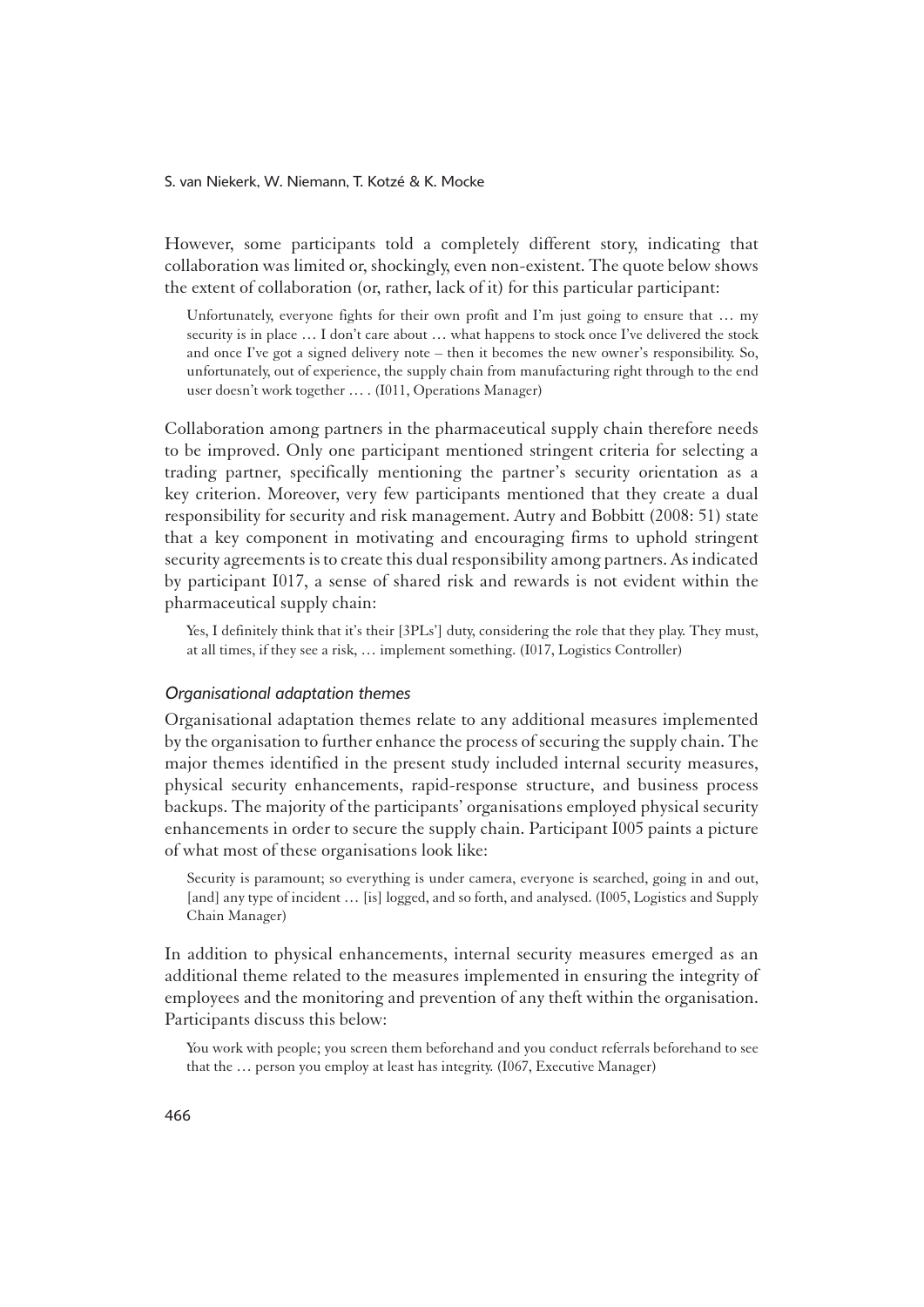We do random polygraphs, we rate random polygraphs, which brings it out, shows us very, very quickly if somebody is being deceitful. (I031, National Risk Manager)

Before the vehicle is even leaving the site, we do a vetting and screening of the staff that will be on the vehicle. Even if it's a short trip or a long trip, [it] doesn't matter, the vetting of the driver would have taken place as well as [of] the assistant on the vehicle. (I059, National Risk Manager)

1One main area of concern is business process backups. Most of the participants rely heavily on third-party logistics providers (3PLs) for transport and warehousing, with no formal backup in place should there be a serious security risk in any of the third-party processes or facilities.

#### *Security-dedicated communication and technology themes*

1Security-dedicated communication and technology comprises all technological system measures which organisations can implement to reduce the likelihood or impact of supply chain security breaches (Autry & Bobbitt 2008: 52). The themes identified include real-time tracking and automation, technological threat detection and avoidance, as well as inventory visibility. Automation emerged as an additional theme from participants' responses (as to which, see the quotes below), and this may be defined as automatic and technological equipment used within facilities, such as blister machines and automatic picking machines:

… the order is weighed and goes through different weigh stations on the conveyer belt … the order would then know based on the plastic bin what the weight is, the weight of what product needs to go in … we scan the product in, put in quantities and, as it goes past, it weighs – "Yes I'm supposed to have one kilo, one point one kilo, of stock in here". It weighs it; if it doesn't add up, it then diverts it for security checks. So every order, anything that the system picks up as a discrepancy, … it's fully automated. (I002, Head of Supply Chain)

As one participant articulated, the use of automatic picking machines could greatly improve security:

Because it would obviously enhance your security to a great extent, because you limit the amount of people working in your facilities. The human contact with medication is limited … . (I067, Executive Manager

1An additional theme that could be added to the category of security-dedicated communication and technology is cybersecurity. In today's technology-driven world, some of the most valuable and sensitive company information is stored on computers or in the Cloud. Ensuring the safety of that information should logically be included in a firm's supply chain security orientation. Sensitive information like supplier prices, types and quantities of stock on hand, and shipping routes should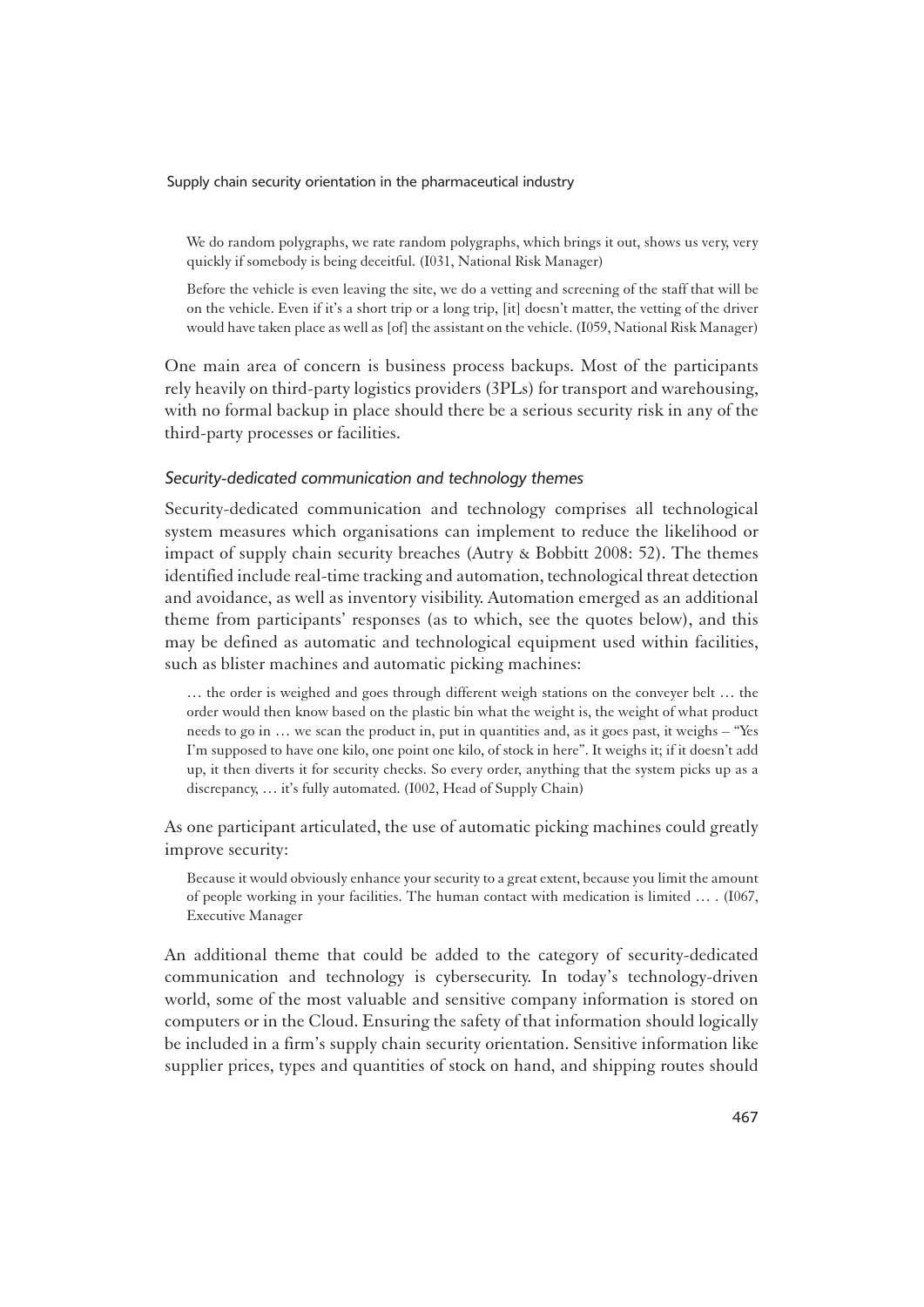not fall into the wrong hands. The impact of a cyberattack was seen on Friday, 12 May 2017, when ransomware infected more than 230 000 computers in 150 countries (Willis 2017). What is more shocking is that approximately 48 National Health Service organisations in England were affected, thereby directly impacting the pharmaceutical supply chain. Interestingly, only one participant mentioned cybersecurity as a key consideration, as indicated in the quote below:

So, not only if we're looking at the product but even [the] company itself. If we look at our data security, we look at our… I mean we just had a blitz yesterday – where people walked through the building and if they found laptops that weren't secure they actually took the laptops away. (I002, Head of Supply Chain)

#### Drivers of supply chain security orientation

Specific events or phenomena drive organisations to adopt supply chain security orientation. These events or phenomena are the motivators that push an organisation to engage in security/risk management practices (Glenn Richey et al. 2009: 598). The findings of the present study suggest that corporate governance, compliance with rules and regulations, potential benefits of risk management, and the occurrence of risk events are the main drivers of supply chain security orientation. The pharmaceutical industry, being highly regulated (Abdallah 2013: 62), often faces compliance risks when failing to adhere to regulations. Thus, pharmaceutical organisations have to put in place security/risk management measures by law. Further, the study's participants acknowledged that they had a responsibility regarding patients' health and safety, which could be described as an internal drive to ensure product integrity. Industry rules and regulations are often appropriate steps that are laid down to ensure that pharmaceutical organisations meet their aforementioned responsibilities. Compliance with rules and regulations may therefore be regarded as an external driver. The following quotes illustrate the previously mentioned subthemes:

… I think the main thing is, as a global company, we have a social responsibility … We're dealing with health … we're dealing with human beings. So we have a responsibility to ensure that our products … are products [that are going to] help them and are products that they expect to get – they're not counterfeit, they're not fake, they're legitimate products. (I002, Head of Supply Chain)

You also don't want the product to be out there; it's a huge compliance risk ... you know who controls that substance if it goes out … If anyone takes it, [who's] liable for it? … that's the big driver. (I047, Head of Supply Chain)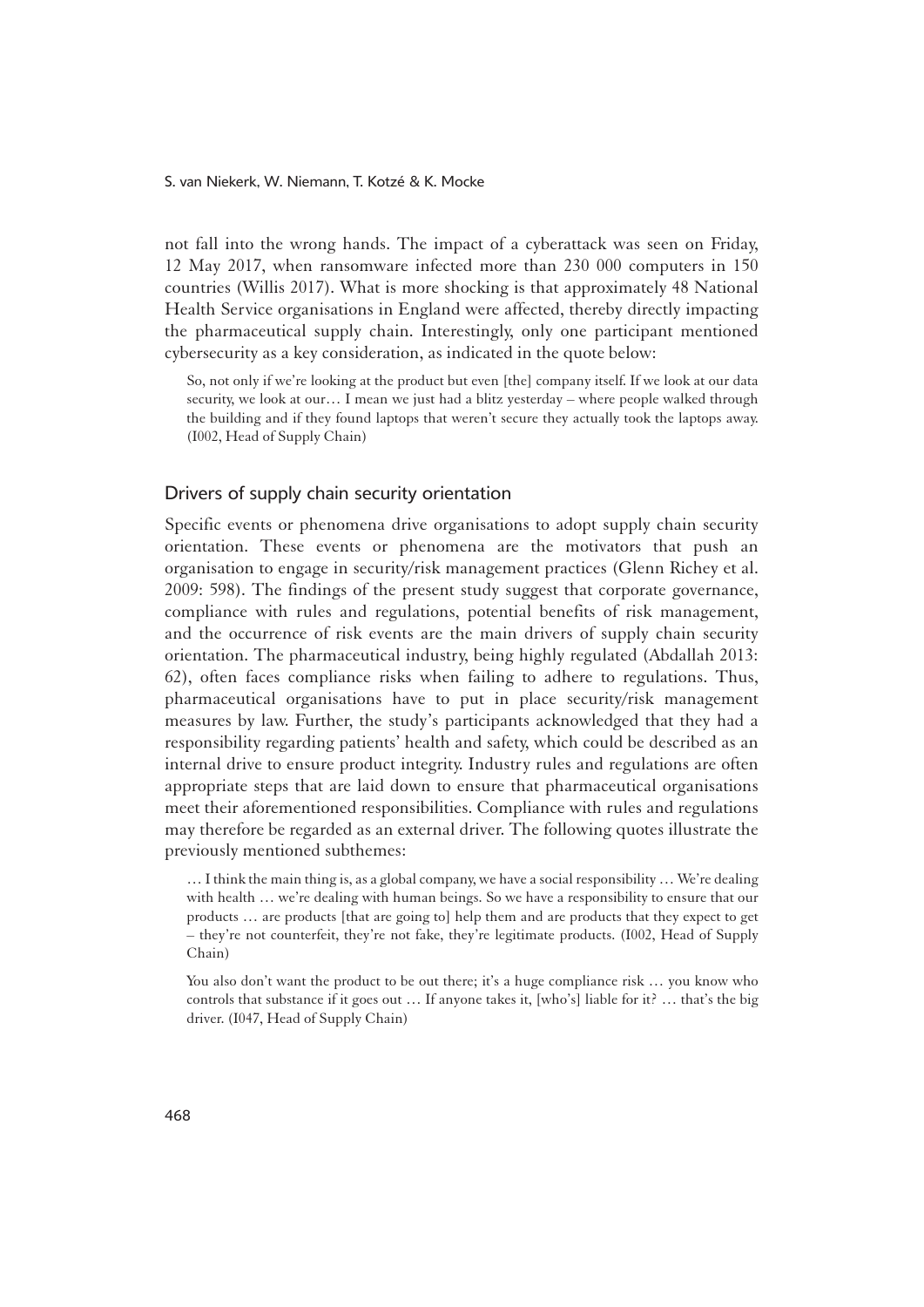1The identified risks indicated in Table 5 contributed to the emergence or occurrence of risk events and constituted yet another external driver leading to the adoption of supply chain security orientation. In addition, participants recognised the benefits of securing the supply chain – an internal driver of sorts. Internally, loss of sales and brand reputation can be considered the main drivers in the adoption of supply chain security orientation. These subthemes were highlighted as follows by the participants:

… They notice there is an increase in hijackings or they notice there is an increase in groups targeting certain types of medicine or they are aware that there's going to be a strike, for example, which could lead to a criminal element. For sure, it could lead to damage of your cargo – that kind of thing ... they could decide, perhaps, that they need to ... implement security measures because of those risks … . (I017, Logistics Controller)

So, sales is obviously a huge driver to secure stock … you know it is [the] company's reputation. (I047, Head of Supply Chain)

1These findings are similar to previous findings. Autry and Bobbitt (2008: 53–54) identified security vulnerabilities, perceived risk, and partner directives as the main driving forces of supply chain security orientation. Security vulnerabilities are defined as the recognition of tangible risks, while perceived risk is described as the "consequences and certainty with which an undesirable event may occur" (Autry & Bobbitt 2008: 54). These relate to the occurrence of risk events subtheme. Further, security concerns/issues of trading partners have also been identified as drivers in adopting the elements of supply chain security orientation, which relate to the compliance with rules and regulations subtheme.

## Moderators of supply chain security

1This study has established the main types of security risks in the pharmaceutical supply chain and has explored the supply chain security orientation of the pharmaceutical supply chain in the South African context. We now examine the external and internal moderators which could either facilitate or inhibit the implementation of supply chain security orientation (SCSO). Figure 3 illustrates these moderators as identified by participants.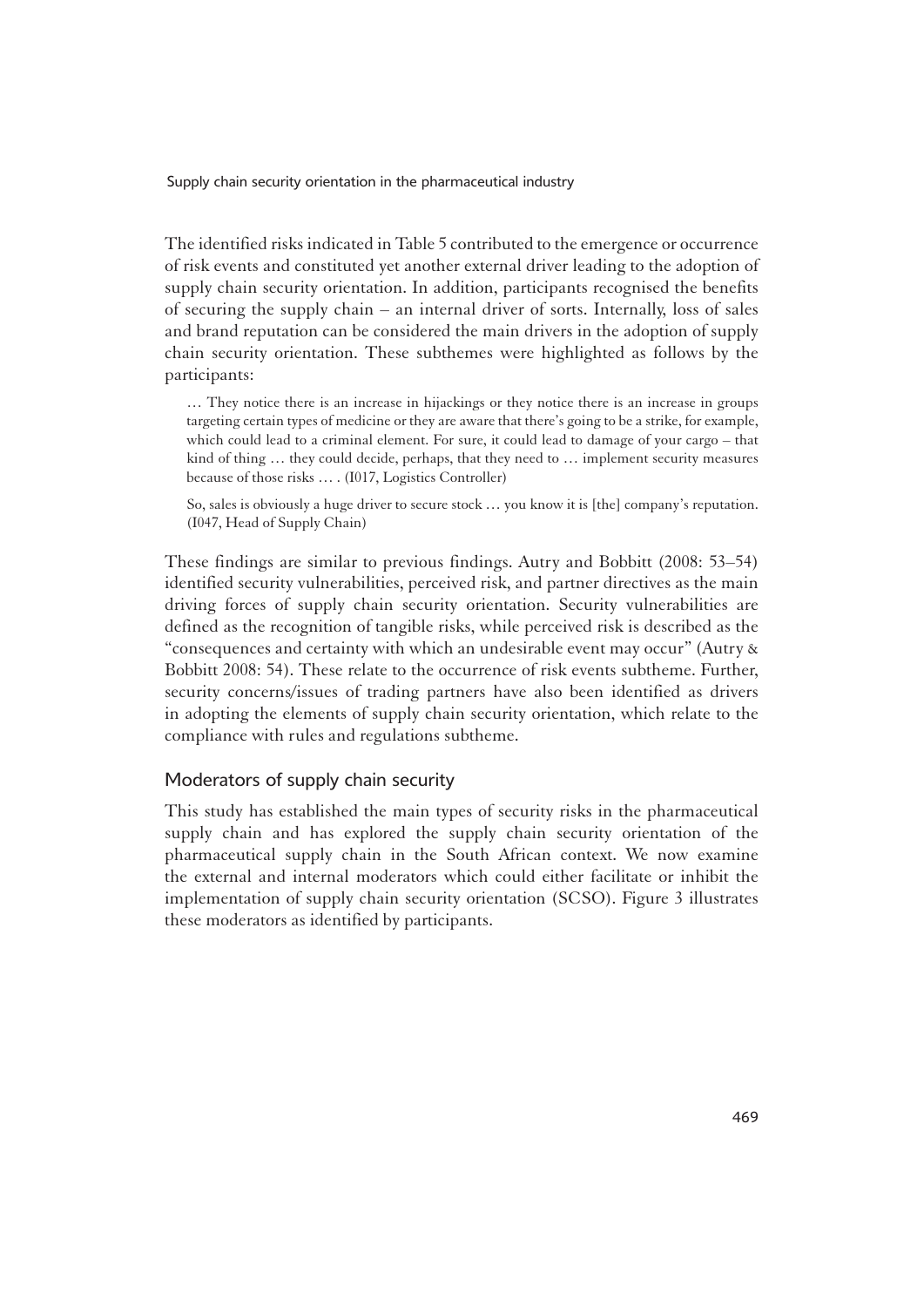

**Figure 3:** Identified supply chain security orientation moderators

1Participants identified employee, financial and top management support factors as the internal moderators. Financial factors emerged as a theme, as highlighted by the following quotes:

… I think in the … end it is probably just finance, budgeting; these things are not easy and they are costly. And to get stuff implemented … you cannot just go and put R10 million worth of stuff in to maybe save half a million. (I031, National Risk Manager)

1Financial factors were indicated as the major internal inhibitor, followed by employee factors like high turnover, staff shortages, and lack of employee awareness of security precautions. Moreover, from participant responses, infrastructure factors, political/ legal factors, and supply chain partner factors emerged as external moderators, as indicated by the following quote:

… also legislation is a bit of an issue sometimes, because, sometimes, what they're trying to do is quite onerous in terms of… if they just allowed us to do certain things from a legislative point of view, we could actually control it better. Sometimes, the legislation that they bring in has [a] negative impact and [does not create] an environment where people want your product. (I002, Head of Supply Chain)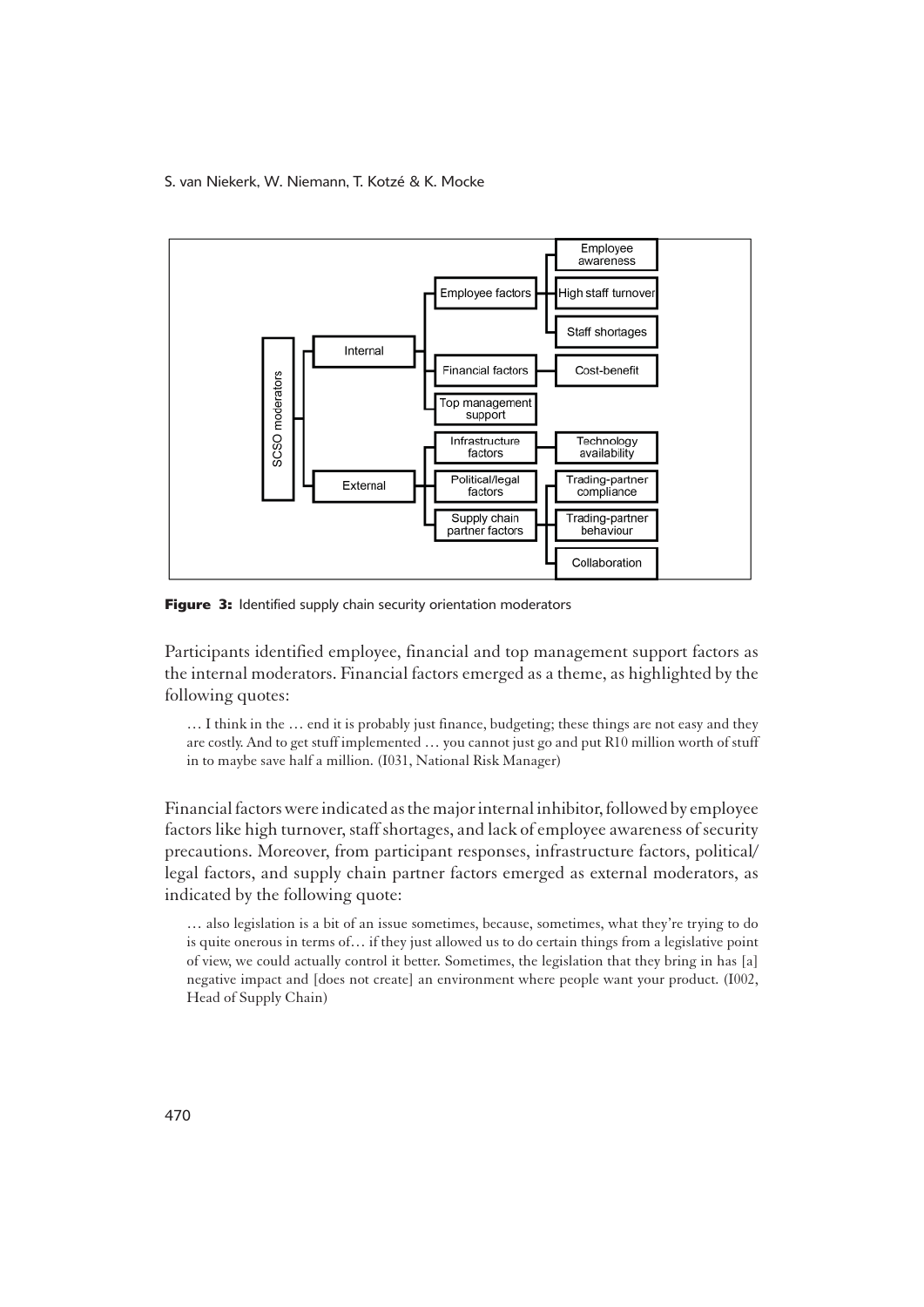1Political/legal factors were identified as the major external inhibitor. In addition, supply chain partner factors were regarded as the major facilitator in security implementation. This was surprising considering that, in some organisations, there was almost a complete lack of collaboration with, or attention to, the supply chain partner.

# Conclusion

## Summary of the findings

The purpose of this research study was to explore the level and understanding of supply chain security orientation and of security awareness within organisations participating in the pharmaceutical supply chain. Four main themes emerged, namely the main risks within the pharmaceutical supply chain, the drivers of supply chain security orientation, supply chain security perception and manifestation, and, lastly, the moderators of supply chain security orientation. Hijacking, theft and syndicates were identified as the main risks within the South African pharmaceutical supply chain. Not only are these risks leading to significant losses, but the extra time and resources spent on preventing and mitigating these risks are also immense. Additionally, a possible red flag was identified in the form of the destruction of expired medicines. Some organisations are managing this process stringently according to the responses of several participants. This process was identified as an area where possible theft could occur, as not all organisations are physically destroying the medicines but are rather outsourcing the process.

Regarding the four categories of supply chain security orientation, the participants' responses yielded some interesting results. Firstly, most organisations were employing security preparation and planning, were compiling formal plans, and were undertaking scenario planning. However, none of the participants had considered the role of insurance from a supply chain security perspective. In other words, insurance was seen merely as a method of recovering financial losses. We accordingly propose that the pharmaceutical supply chain should consider the importance of the role of a competent insurer and of favourable insurance policies in speeding up the likelihood of recovery after a security breach. Secondly, security-related partnerships require the most attention from the pharmaceutical supply chain. There is collaboration to some extent. However many organisations still function within a silo mentality, assigning security risk to a single firm as opposed to a shared risk-and-reward approach.

Furthermore, there is a lack of business process backups, since the majority of the organisations rely heavily on a single 3PL for warehousing and transportation.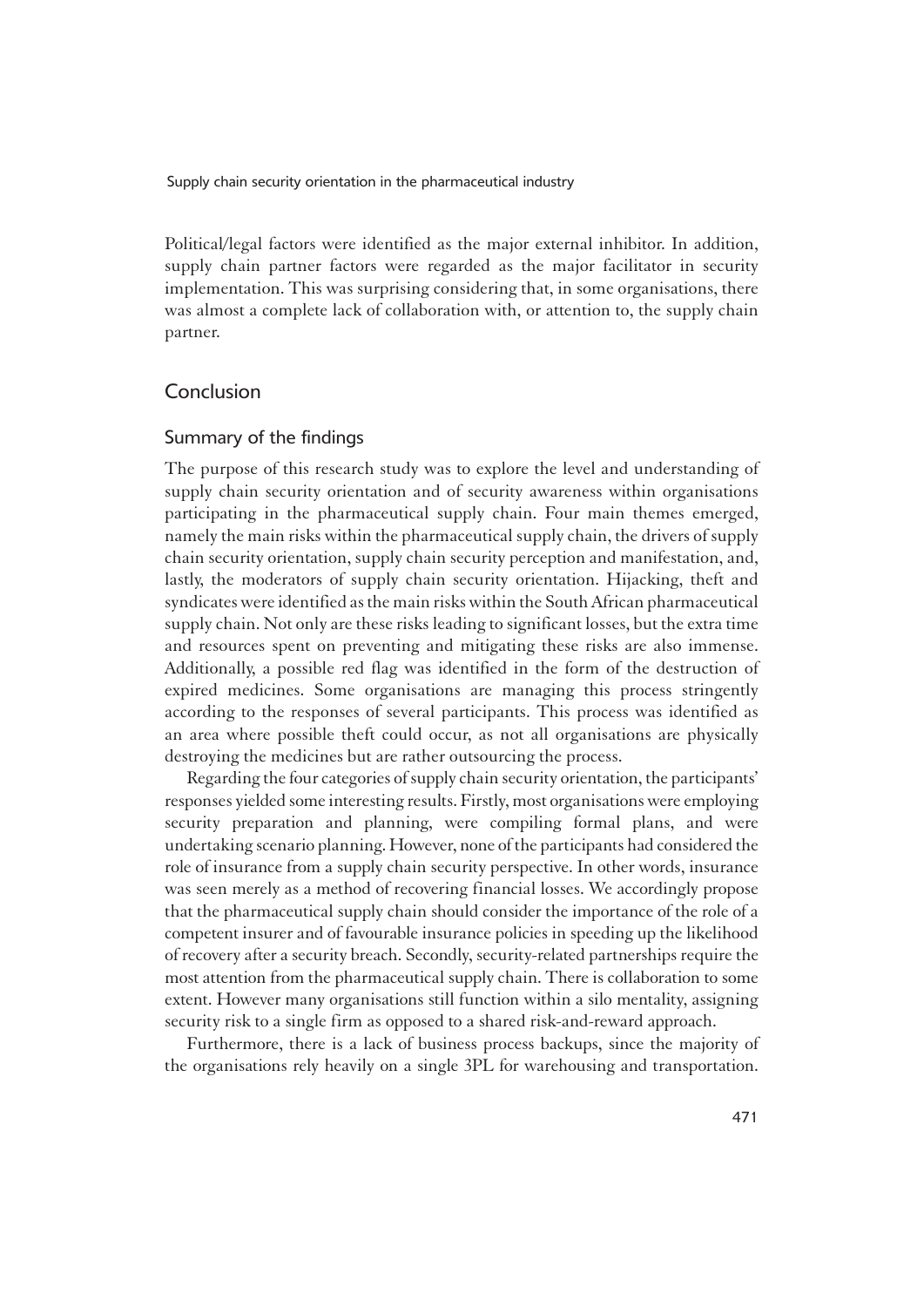Organisations should have a backup that could be used should major security risks occur within the outside parties' operations. Thirdly, all of the organisations have adapted in order to enhance security, among other things through highly secured facilities and security processes. An interesting finding in this category was the use of internal security measures specifically regarding human resources. Random polygraphs, driver screening, and additional checks after product picking were all strategies employed internally to enhance supply chain security. Finally, almost all of the organisations employed security-dedicated communications and technology. The most prevalent were real-time information technologies and inventory tracking and tracing. Automation was identified as a possible solution to eliminate the human factor and so reduce security risks. An additional red flag which was identified in this category was cybersecurity. Only one participant mentioned this when asked to explain their understanding of supply chain security. Given the nature of pharmaceutical supply chain information and the possible outcomes should this information be leaked, more attention should be paid to this aspect of supply chain security.

The main drivers of supply chain security orientation were identified as corporate governance, compliance with rules and regulations, the benefits of introducing risk management processes, and the occurrence of risk events. A few participants indicated that only once a specific risk or security breach occurred were formal risk and security management processes put in place to manage that specific risk. This strengthens the case for the promotion of supply chain security orientation within firms, a move which would involve all players in the pharmaceutical supply chain. With more individuals considering supply chain security, risks can possibly be identified and prevented before they occur.

Within the last theme, the main moderators of supply chain security orientation were identified. Internally, employee factors (staff awareness, staff turnover and staff shortages), financial factors (cost-benefit analysis), and top management support were identified as moderators of supply chain security orientation. Externally, infrastructure (availability of the latest technology), political/legal factors, and supply chain partner factors (partner compliance, partner behaviour, and collaboration) were identified as moderators of supply chain security orientation. Political/legal factors were identified as the major external inhibitor. In addition, supply chain partner factors were regarded as the major facilitator in security implementation.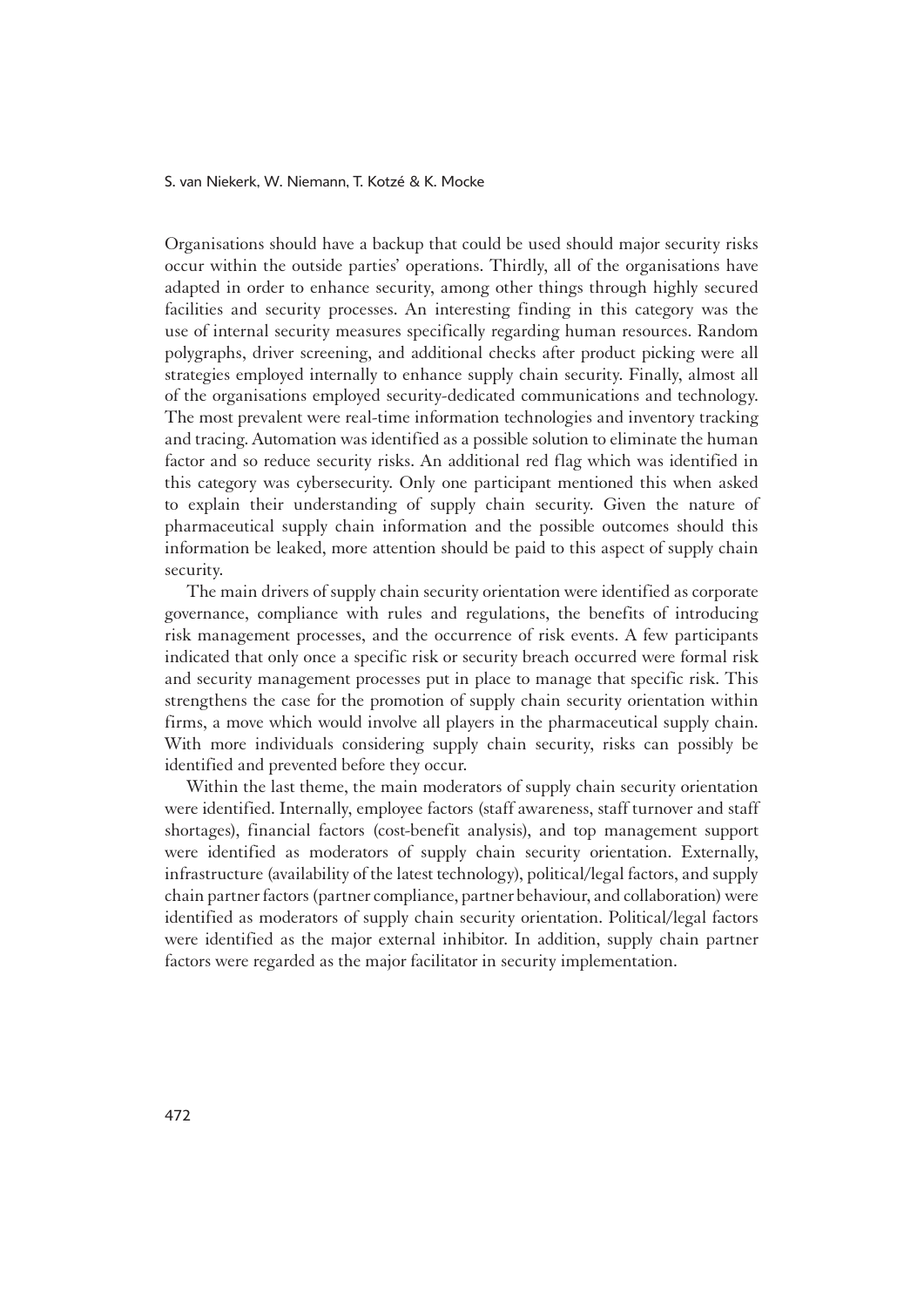## Managerial implications

1Hijackings, syndicates and theft should be a top priority for managers in the pharmaceutical supply chain, as significant losses occur due to these security risks. However, it is not enough to merely be aware of these risks. Rather, there should be a supply chain-wide responsibility to not only identify, but also prevent, such security risks. The two red flags identified, namely the process of disposing of expired medicine and cybersecurity, should be addressed in order to prevent these security risks from occurring within the pharmaceutical supply chain. Further, taking the time to select a competent insurer and a favourable insurance policy will not only assist in recovering financial losses, but can also possibly assist in speeding up the likelihood of recovery after security breaches. In addition, managers should be encouraged to consider additional initiatives for ensuring and establishing collaboration within the pharmaceutical supply chain. Finally, ensuring that there are key business process backups can assist managers to mitigate the potential impact of a major security breach.

# Limitations of the study

The first limitation of this study is the use of a small sample size. Therefore, the findings cannot be generalised to the broader pharmaceutical industry. In addition, this research study explored pharmaceutical organisations located in Gauteng only. Expanding the study to other geographical areas may yield different results. Secondly, the findings illustrate the viewpoint of the private sector only, as none of the participants were from the public health-care sector. Future research should include government entities and/or agencies participating in the pharmaceutical supply chain. Thirdly, the sample size only included participants employed within a supply chain and/or in a logistics position, as well as employees who are registered responsible pharmacists. As indicated, supply chain security orientation is a firmwide concept; hence employees from other functional areas should be included in future research. Lastly, future research could include multiple departments within organisations in order to establish the degree of conceptualisation of supply chain security orientation among departments. Further recommendations also include a greater focus on pharmaceutical distribution and wholesalers and the specific risks and disruptions they are faced with.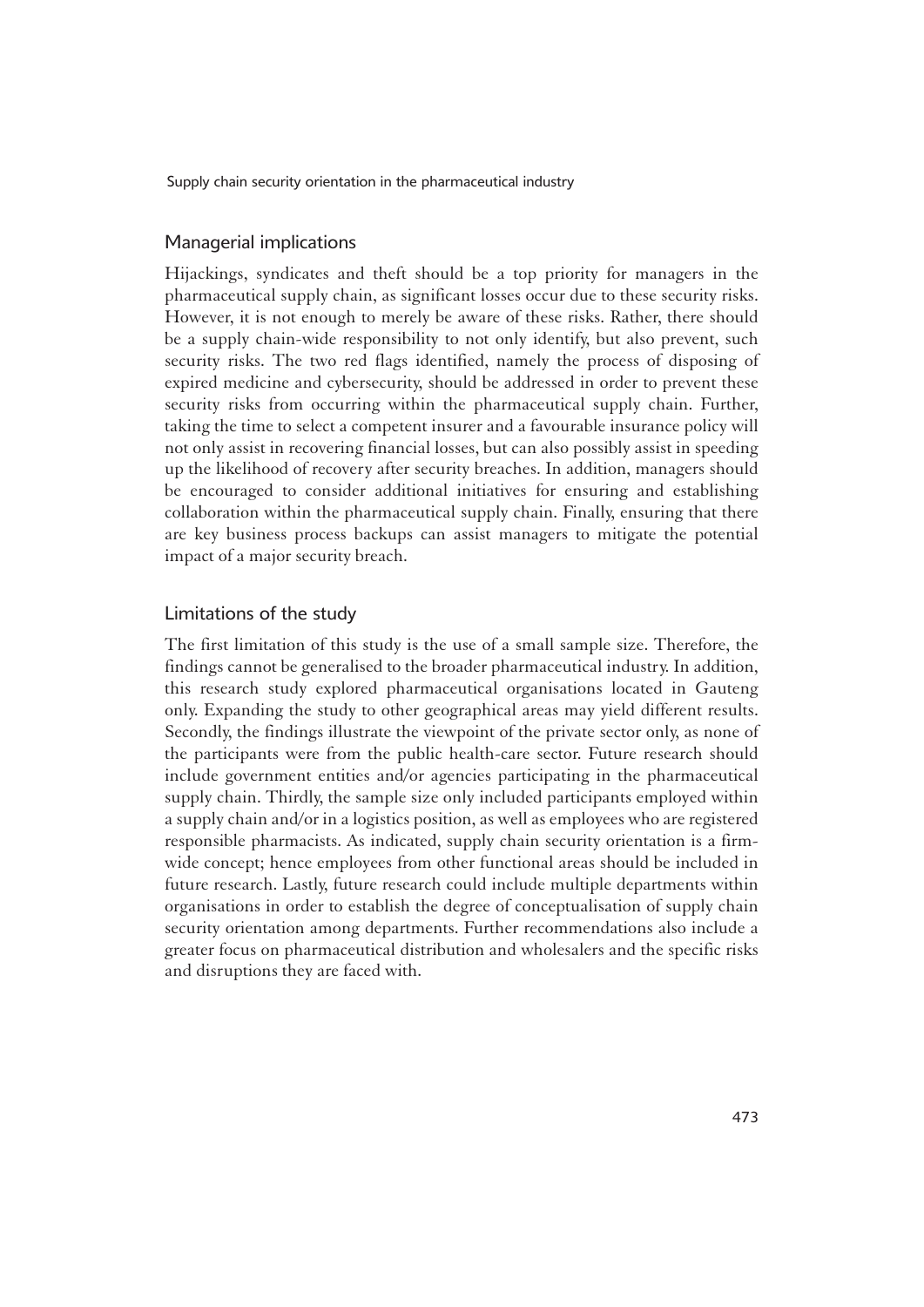# **References**

- Abdallah, A.A. 2013. 'Global pharmaceutical supply chain: A quality perspective'. *International Journal of Business and Management*, 8(17): 62–70.
- Agigi, A., Niemann, W. & Kotzé, T. 2016. 'Supply chain design approaches for supply chain resilience: A qualitative study of South African fast-moving consumer goods grocery manufacturers'. *Journal of Transport and Supply Chain Management*, 10(1): 1–15.
- Aqlan, F. 2013. *Supply Chain Risk Modeling and Management in a Globally Integrated Enterprise.* Unpublished doctoral thesis. New York: State University of New York. [Online] Available at: ProQuest: http://gradworks.umi.com/36/12/3612767.html. Accessed: 11 March 2015.
- Autry, C.W. & Bobbitt, M.L. 2008. 'Supply chain security orientation: Conceptual development and a proposed framework'. *The International Journal of Logistics Management*, 19(1): 42–64.
- Badenhorst-Weiss, J.A. & Waugh, B.J. 2014. 'Business environmental factors affecting South Africa's supply chains and economic growth and development'. *Problems and Perspectives in Management*, 12(4): 283–292.
- Badurdeen, F., Shuaib, M., Wijekoon, K., Brown, A., Faulkner, W., Amundson, J., Jawahir, I.S., Goldsby, T., Iyengar, D. & Boden, B. 2014. 'Quantitative modeling and analysis of supply chain risks using Bayesian theory'. *Journal of Manufacturing Technology Management*, 25(5): 631–654.
- Bates, K., Lai, I.K.W. & Lau, H.C.W. 2012. 'A hybrid risk management model: A case study of the textile industry'. *Journal of Manufacturing Technology Management,* 23(5): 665– 680.
- Bowen, G.A. 2008. 'Naturalistic inquiry and the saturation concept: A research note'. *Qualitative Research*, 8(1): 137–152.
- Braun, V. & Clarke, V. 2012. 'Thematic analysis'. In: H. Cooper (Ed.), *APA Handbook of Research Methodology in Psychology: Research Designs*. 2 ed. American Psychological Association.
- Breuer, C., Siestrup, G., Haasis, H.D. & Wildebrand, H. 2013. 'Collaborative risk management in sensitive logistics nodes'. *Team Performance Management: An International Journal*, 19(7/8): 331–351.
- Brod, M., Tesler, L.E. & Christensen, T.L. 2009. 'Qualitative research and content validity: Developing best practices based on science and experience'. *Qualitative Life Research,*  18:1263–1278.
- Brooks, R. 2014. Pharma must map its supply chains to manage risks and rewards of emerging markets. [Online] Available at: http://www.pharmaphorum.com/articles/ pharma-must-map-its-supply-chains-to-manage-risks-and-rewards-of-emergingmarkets. Accessed: 11 May 2015.
- Cantor, E.D., Blackhurst, J., Pan, M. & Crum, M. 2014. 'Examining the role of stakeholder pressure and knowledge management on supply chain risk and demand responsiveness'. *The International Journal of Logistics Management*, 25(1): 202–223.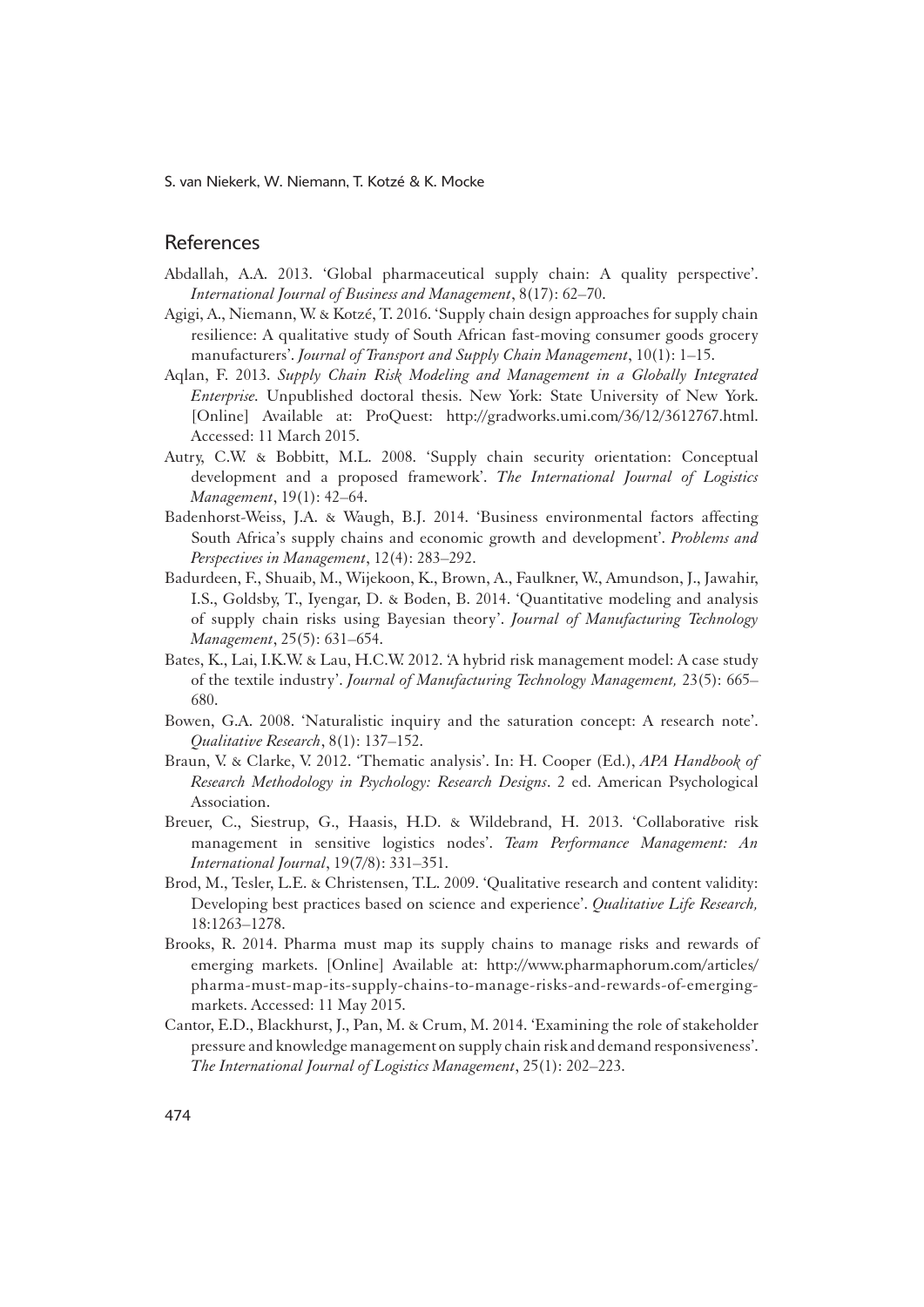- Chaudhry, P.E. & Stumpf, S.A. 2013. 'The challenge of curbing counterfeit prescription drug growth: Preventing the perfect storm'. *Business Horizons*, 56(2): 189–197.
- Chen, J., Sohal, A.S. & Prajogo, D.I. 2013. 'Supply chain operational risk mitigation: A collaborative approach'. *International Journal of Production Research*, 57(1): 2186–2199.
- Closs, D.J. & McGarrell, E.F. 2004. Enhancing security throughout the supply chain. [Online] Available at: http://www-03.ibm.com/procurement/proweb.nsf/objectdocswebview/file  $supply + chain + security + white + paper + and + assessment + guide + april + 2004/\$file/$  $supply + chain + security + white + paper + and + assessment + guide + april + 2004.pdf.$ Accessed: 16 May 2015.
- Cooper, D.R. & Schindler, P.S. 2014. *Business Research Methods*. 12 ed. New York: McGraw-Hill.
- Creswell, J.W. & Miller, D.L. 2000. 'Determining validity in qualitative inquiry'. *Theory into Practice*, 39(5): 124–130.
- Creswell, J.W. 2012. *Education Research: Planning, Conducting and Evaluating Quantitative and Qualitative Research.* 4 ed. Boston, MA: Pearson.
- Degardin, K., Roggo, Y. & Margot, P. 2014. 'Understanding and fighting the medicine counterfeit market'. *Journal of Pharmaceutical and Biomedical Analysis*, 87: 167–175.
- Ekwall, D. & Rolandsson, B. 2013. 'Security aspects on corporate culture in a logistics terminal setting'. *Journal of Transport Security*, 6: 13–25.
- Elahi, E. 2013. 'Risk management: The next source of competitive advantage'. *Foresight*, 15(2): 117–131.
- Elleuch, H., Hachicha, W. & Chabchoub, H. 2014. 'A combined approach for supply chain risk management: Description and application to a real hospital pharmaceutical case study'. *Journal of Risk Research*, 17(5): 641–663.
- Ellinger, A.E., Chen, H., Tian, Y. & Armstrong, C. 2015. 'Learning orientation, integration, and supply chain risk management in Chinese manufacturing firms'. *International Journal of Logistics Research and Applications*: *A Leading Journal of Supply Chain Management*, 18(6): 476–493.
- Elmuti, D., Khoury, G., Omran, O. & Abou-Zaid, A.S. 2013. 'Challenges and opportunities of health care supply chain management in the United States'. *Health Marketing Quarterly*, 30(2): 128–143.
- Elrod, B. 2012. Pharmaceutical-based cargo security and theft prevention. [Online] Available at: http://www.pharmtech.com/pharmaceutical-based-cargo-security-andtheft-prevention. Accessed: 10 May 2015.
- Enyinda, C.I., Gebremikael, F. & Ogbuehi, A.O. 2014. 'An analytical model for healthcare supply chain risk management'. *African Journal of Business and Economic Research*, 9(1): 13–27.
- Falkner, E.M. & Hiebl, M.R.W. 2015. 'Risk management in SMEs: A systematic review of available evidence'. *The Journal of Risk Finance*, 16(2): 122–144.
- Gauteng Growth Development Agency. 2014. Pharmaceuticals industry fact sheet.[Online] Available at: https://www.provincialgovernment.co.za/entity\_annual/170/2015-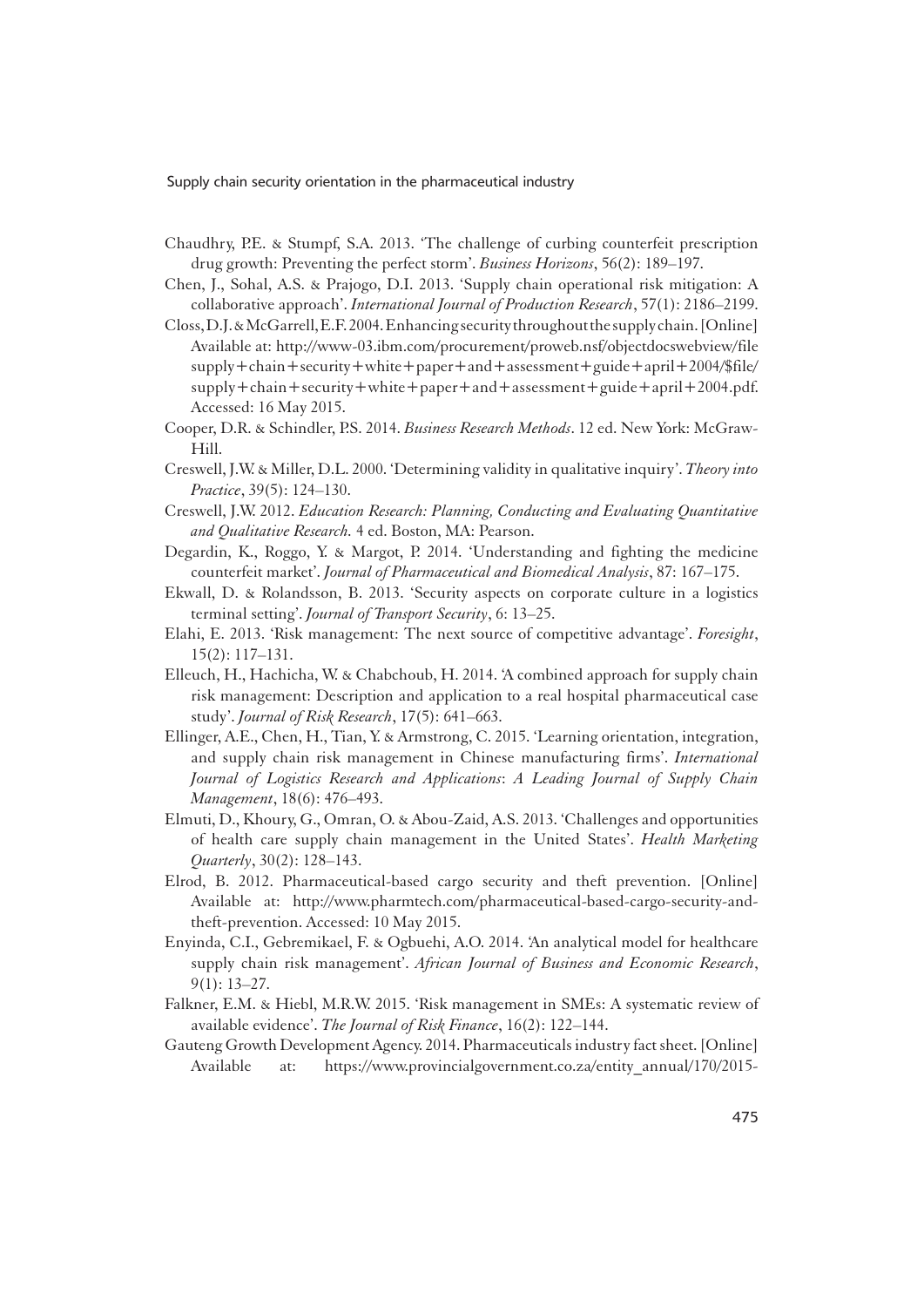gauteng-gauteng-growth-and-development-agency-annual-report.pdf. Accessed: 2 July 2015.

- Ghadge, A., Dani, S., Chester, M. & Kalawsky, R. 2013. 'A systems approach for modelling supply chain risks'. *Supply Chain Management: An International Journal*, 18(5): 523–538.
- Given, L.M. 2008. *The Sage Encyclopaedia of Qualitative Research Methods*. Thousand Oaks: Sage.
- Glenn Richey, R., Williams, Z., Lueg, J.E., Taylor, R.D. & Cook, R.L. 2009. 'Why all the changes? An institutional theory approach to exploring the drivers of supply chain security (SCS)'. *International Journal of Physical Distribution & Logistics Management*, 39(7): 595–618.
- Graneheim, U.H. & Lundman, B. 2004. 'Qualitative content analysis in nursing research: Concepts, procedures and measures to achieve trustworthiness'. *Nurse Education Today*, 24(2): 105–112.
- Guertler, B. & Spinler, S. 2015. 'Supply risk interrelationships and the derivation of key supply risk indicators'. *Technological Forecasting & Social Change*, 92: 224–236.
- Heckmann, I., Comes, T. & Nickel, S. 2015. 'A critical review on supply chain risk definition, measure and modeling'. *Omega*, 52: 119–132.
- Hintlian, J.T., Kelly, R., Ernst & Young. 2014. A roadmap for risky territory. [Online] Available at: http://www.pharmpro.com/articles/2014/10/roadmap-risky-territory. Accessed: 10 May 2015.
- Hishamuddin, H., Sarker, R.A. & Essam, D. 2013. 'A recovery model for a two-echelon serial supply chain with consideration of transportation disruption'. *Computers & Industrial Engineering*, 64(2): 552–561.
- Hockenberger, S. 2014. Track and trace: Business benefits beyond compliance. [Online] Available at: http://www.sdcexec.com/article/12019068/tracking-on-an-item-levelopens-up-a-whole-new-range-of-options-and-can-provide-real-value-added-benefits. Accessed: 10 May 2015.
- Hoffmann, P., Schiele, H. & Krabbendam, K. 2013. 'Uncertainty, supply risk management and their impact on performance'. *Journal of Purchasing and Supply Management*, 19(3): 199–211.
- Hsieh, H. & Shannon, S.E. 2005. 'Three approaches to qualitative content analysis'. *Qualitative Health Research*, 15(9): 1277–1288.
- Hudin, N.S. & Hamid, A.B.A. 2014. 'Drivers to the implementation of risk management practices: A conceptual framework'. *Journal of Advanced Management Science*, 2(3): 163–169.
- Jaberidoost, M., Olfat, L., Hosseini, A., Kebriaeezadeh, A., Abdollahi, M., Alaeddini, M. & Dinarvand, R. 2015. 'Pharmaceutical supply chain risk assessment in Iran using analytic hierarchy process (AHP) and simple additive weighting (SAW) methods'. *Journal of Pharmaceutical Policy and Practice*, 8(9) :1–10.
- Johnson, B. 2011. A pharmaceutical company's view on supply-chain security: A perspective from Pfizer. [Online] Available at: http://www.pharmtech.com/pharmaceuticalcompanys-view-supply-chain-security-perspective-pfizer. Accessed: 11 May 2015.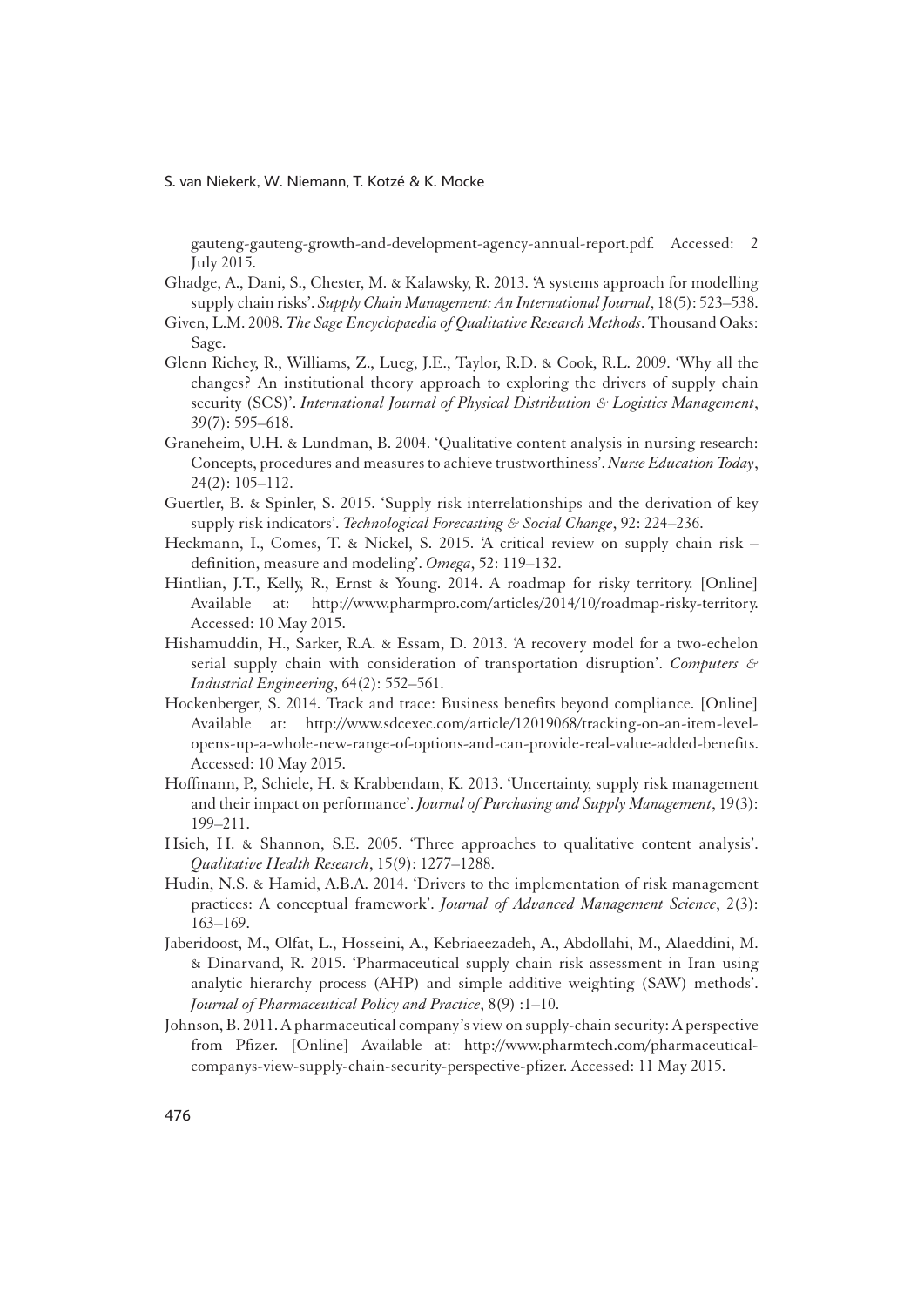- Kern, D., Moser, R., Hartmann, E. & Moder, M. 2012. 'Supply risk management: Model development and empirical analysis'. *International Journal of Physical Distribution & Logistics Management*, 42(1): 60–82.
- Kurniawan, R., Zailani, S.H., Iranmanesh, M. & Rajagopal, P. 2017. 'The effects of vulnerability mitigation strategies on supply chain effectiveness: Risk culture as moderator'. *Supply Chain Management: An International Journal*, 22(1).
- Lavastre, O., Gunasekaran, A. & Spalanzani, A. 2012. 'Supply chain risk management in French companies'. *Decision Support Systems*, 52(4): 828–838.
- Lavastre, O., Gunasekaran, A. & Spalanzani, A. 2014. 'Effect of firm characteristics, supplier relationships and techniques used on supply chain risk management (SCRM): An empirical investigation on French industrial firms'. *International Journal of Production Research*, 52(11): 3381–3403.
- Leong, E.C. 2014. 'A research on supply chain security in Malaysia'. *International Journal of Supply Chain Management*, 3(2): 85–93.
- Li, T.-S. 2014. 'Establishing an integrated framework for security capability development in a supply chain'. *International Journal of Logistics Research and Applications*, 17(4): 283–303.
- Madadi, A., Kurz, M.E., Taaffe, K.M., Sharp, J.L. & Mason, S.J. 2014. 'Supply network design: Risk-averse or risk-neutral?' *Computers & Industrial Engineering*, 78 :55–65.
- Markmann, C., Darkow, I.-L. & Von der Gracht, H. 2013. 'A Delphi-based risk analysis – identifying and assessing future challenges for supply chain security in a multistakeholder environment'. *Technological Forecasting and Social Change*, 80(9): 1815– 1833.
- Meixell, M.J. & Norbis, M. 2012. 'Integrating carrier selection with supplier selection decisions to improve supply chain security'. *International Transactions in Operational Research*, 19(5): 711–732.
- Merriam, S.B. 2002. *Qualitative Research in Practice: Examples for Discussion and Analysis*. San Francisco, CA: Jossey-Bass.
- Minnie, T. 2015. ImpactRx. A review of the South African pharmaceutical landscape. [Online] Available at: http://www.utipharma.co.za/documents/198965/199128/ UTi+November+2015+-+South+Africa+V1.pdf/c9c979e4-41ce-4d2c-94dce24f5d8c1b43. Accessed: 27 April 2017.
- Narayana, S.A., Pati, R.K. & Vrat, P. 2014. 'Managerial research on the pharmaceutical supply chain – a critical review and some insights for future directions'. *Journal of Purchasing and Supply Management,* 20(1): 18–40.
- Neergaard, M.A., Olesen, F., Andersen, R.S. & Sondergaard, J. 2009. 'Qualitative description – the poor cousin of the health research?' *BMC Medical Research Methodology*, 9(1): 52.
- Nieuwenhuis, J. 2007. 'Analysing qualitative data'. In: K. Maree. (Ed.), *First Steps in Research.* Pretoria: Van Schaik.
- Ouabouch, L. & Paché, G. 2014. 'Risk management in the supply chain: Characterization and empirical analysis'. *Journal of Applied Business Research (JABR)*, 30(2): 329–340.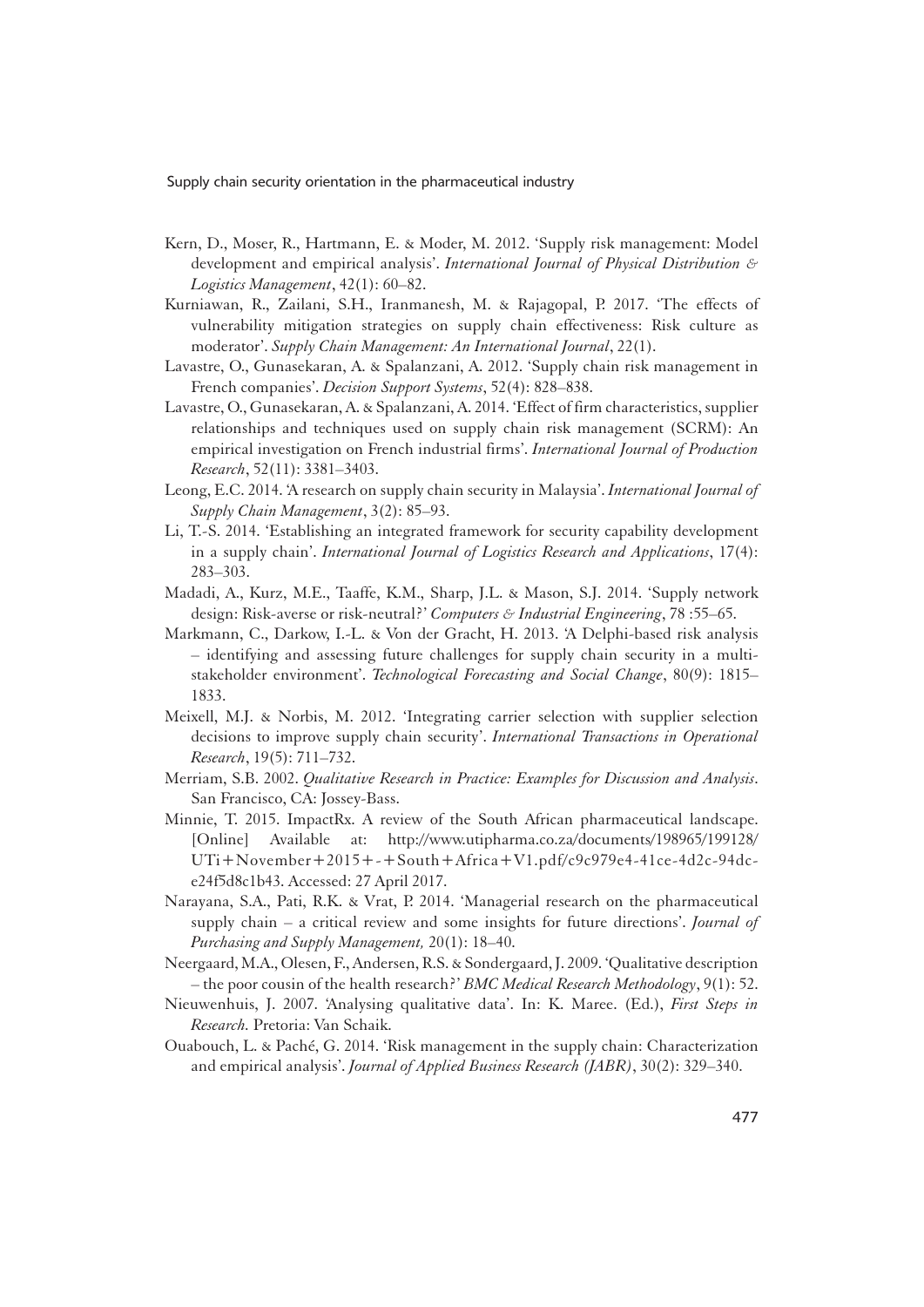- Park, H. 2013. Impact of Supply Chain Security Orientation on Port Performance*.* Unpublished doctoral thesis. Cardiff University. [Online] Available at: ORCA: http:// orca.cf.ac.uk/52117/1/Park%20H%20%20Oct%202013.pdf. Accessed: 12 May 2015.
- Pharmaceutical Security Institute. 2015. Counterfeit situation. [Online] Available at: http:// www.psi-inc.org. Accessed: 11 May 2015.
- Plano Clark, V.L. & Creswell, J.W. 2015. *Understanding Research: A Consumer's Guide.* 2 ed. Upper Saddle River, NJ: Pearson.
- Shenton, A.K. 2004. 'Strategies for ensuring trustworthiness in qualitative research projects'. *Education for Information*, 22: 63–75.
- Snyder, L.V., Atan, Z., Peng, P., Rong, Y., Schmitt, A.J. & Sinsoysal, B. 2016. 'OR/MS models for supply chain disruptions: A review'. *Social Science Research Network*, 1–46.
- Tang, C.S. 2006. 'Perspectives in supply chain risk management'. *International Journal of Production Economics,* 103(2): 451–488.
- Thomas, E. & Magilvy, J.K. 2011. 'Quality rigor or research validity in qualitative research'. *Journal for Specialists in Paediatric Nursing*, 16: 151–155.
- US Food and Drug Administration. 2015. CPG Sec. 420.100 Adulteration of drugs under section 501(b) and 501(c) of the Act. \*Direct Reference Seizure Authority for Adulterated Drugs Under Section 501(b). [Online] Available at: https://www.fda.gov/ ICECI/ComplianceManuals/CompliancePolicyGuidanceManual/ucm074367.htm. Accessed: 27 April 2017.
- Vitteková, M. 2013. 'Supply chain security frameworks utilization for analysis and design of security performance evaluation system – part 1'. *Transactions on Transport Sciences,*  6(4): 153–158.
- Voss, M.D. & Williams, Z. 2013. 'Public–private partnerships and supply chain security: C-TPAT as an indicator of relational security'. *Journal of Business Logistics*, 34(4): 320– 334.
- Whipple, J.M., Voss, M.D. & Closs, D.J. 2009. 'Supply chain security practices in the food industry: Do firms operating globally and domestically differ?' *International Journal of Physical Distribution & Logistics Management*, 39(7): 574–594.
- Whittemore, R., Chase, S.K. & Mandle, C.L. 2001. 'Validity in qualitative research'. *Qualitative Health Research*, 11(4): 522–537.
- Williams, Z., Lueg, J.E. & LeMay, S.A., 2008. 'Supply chain security: An overview and research agenda'. *The International Journal of Logistics Management*, 19(2): 254–281.
- Williams, Z., Lueg, J.E., Taylor, R.D. & Cook, R.L. 2009. 'Why all the changes?' *International Journal of Physical Distribution & Logistics Management*, 39(7): 595–618.
- Williams, Z., Ponder, N. & Autry, C.W. 2009. 'Supply chain security culture: Measure development and validation'. *The International Journal of Logistics Management*, 20(2): 243–260.
- Willis, M. 2017. WannaCry: The ransomware attack on the NHS and what we can learn from it. [Online] Available at: http://blogs.lse.ac.uk/politicsandpolicy/wannacry-theransomware-attack-on-the-nhs-and-what-we-can-learn-from-it/. Accessed: 20 May 2017.